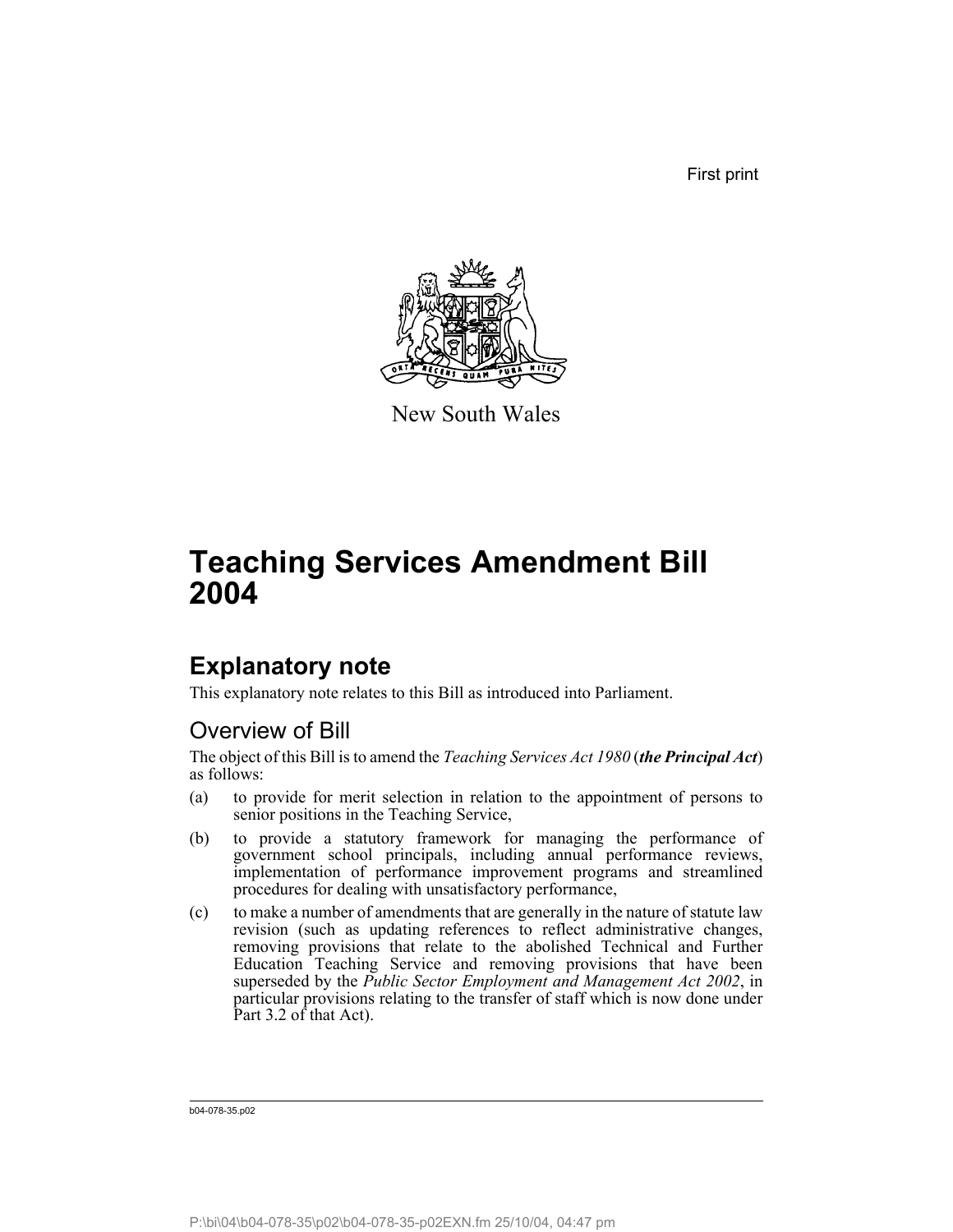Explanatory note

## Outline of provisions

**Clause 1** sets out the name (also called the short title) of the proposed Act.

**Clause 2** provides for the commencement of the proposed Act on a day or days to be appointed by proclamation.

**Clause 3** is a formal provision that gives effect to the amendments to the *Teaching Services Act 1980* set out in Schedule 1.

**Clause 4** is a formal provision that gives effect to the amendments to the Acts and the regulation set out in Schedule 2.

## **Schedule 1 Amendment of Teaching Services Act 1980**

### **Merit appointment to senior positions**

**Schedule 1 [16]** inserts proposed section 47A into the Principal Act to provide that appointments to vacant senior positions in the Teaching Service are to be made on the basis of the merit of the applicants for the position concerned. A senior position is any position to which a person employed in the Teaching Service could be promoted (see proposed section 4 as inserted by **Schedule 1 [4]**), although proposed section 47A makes it clear that persons who are not already employed in the Teaching Service can be appointed, on merit, to senior positions. The proposed section also provides that legal proceedings cannot be brought in respect of appointments to vacant senior positions. The exclusion of legal proceedings in this case is consistent with section 22 of the *Public Sector Employment and Management Act 2002* (which applies to appointments to all vacant positions in the Public Service).

### **Performance management for school principals**

**Schedule 1 [27]** replaces Division 3 of Part 4 (which currently contains obsolete provisions relating to members of the abolished Technical and Further Education Teaching Service) with provisions for dealing with unsatisfactory performance on the part of school principals. Under the new performance management regime, school principals will be subject to performance reviews at least annually. If a school principal is not performing in a satisfactory manner, the Director-General of the Department of Education and Training may implement a performance improvement program for the principal. If the principal's performance is still unsatisfactory following that program, the Director-General may decide, after giving the principal 21 days in which to make written submissions on the matter and taking into consideration those submissions, to dismiss the principal from the Teaching Service or demote the principal to a lower position.

Explanatory note page 2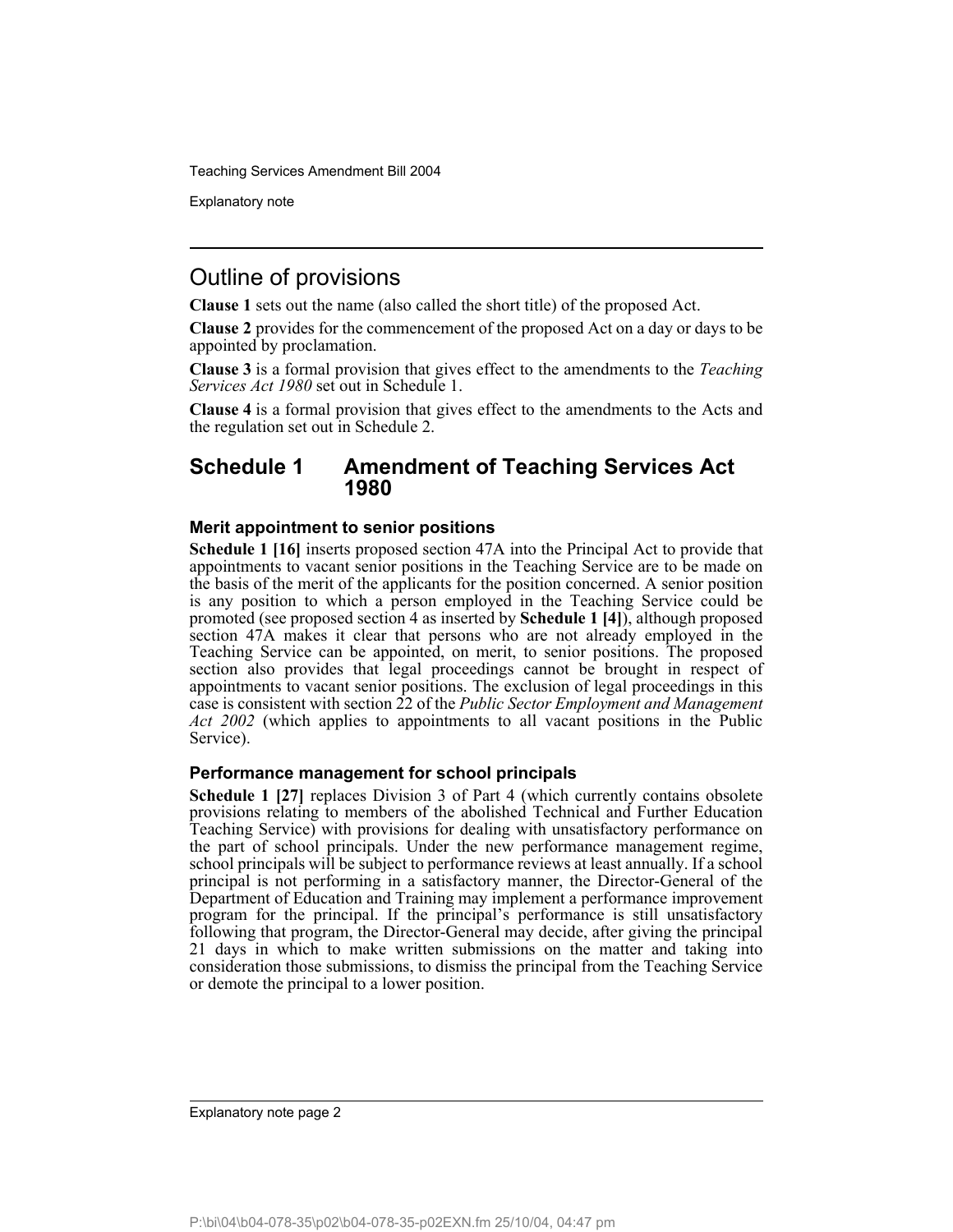Explanatory note

#### **Miscellaneous and consequential amendments**

The proposed Act makes a number of amendments to the Principal Act that are consequential on the reforms described in the above paragraphs. A number of miscellaneous amendments are also made to remove obsolete references and to generally bring the Principal Act up to date. Some of these miscellaneous amendments relate to administrative changes that have not yet been reflected in the Principal Act.

**Schedule 1 [3], [6], [8], [10], [19], [26], [28], [29], [35], [36], [38], [40], [41], [43]–[45], [47]–[51], [54]–[56] and [64]** remove all provisions relating to the Technical and Further Education Teaching Service (including associated references to the Department of Technical and Further Education and the Director-General of Technical and Further Education) and make a number of amendments consequent on there being only one Teaching Service and one person exercising functions as Director-General under the Principal Act. Since the establishment of the TAFE Commission in 1991, the Principal Act has ceased to apply to the Technical and Further Education Teaching Service, but the provisions relating to that Service have remained in the Principal Act. Also, as there is only one Teaching Service established under the Principal Act, the existing Education Teaching Service is to be renamed as the "Teaching Service" (see **Schedule 1 [9]**) and the long title and name of the Principal Act are amended accordingly (see **Schedule 1 [1] and [2]**).

**Schedule 1 [4]** updates the definitions used in the Principal Act as a consequence of the other amendments made by the proposed Act.

**Schedule 1 [5]** omits Parts 2 and 3 of the Principal Act and restates the provisions contained in those Parts in a new consolidated Part. Part 2 currently deals with the employment functions of the Secretary of the Ministry of Education and Youth Affairs (that position is required by administrative changes orders to be construed as a reference to the Director-General of the Department of Education and Training) and Part 3 currently specifies the other functions conferred or imposed on the Director-General in relation to the Teaching Service. The new Part 2 retains these provisions with some exceptions. For example, proposed section 7 (cf current section 38 of the Principal Act) no longer makes provision for promotions lists, and it will specifically authorise the Director-General to prepare and maintain lists of persons who are not to be employed in the Teaching Service. The definition of *industrial matters* in proposed section 10 (cf current section 4 of the Principal Act) no longer needs to translate references in the *Industrial Relations Act 1996* to "industrial unions" and "trade union" because those references do not occur in that Act. Also, section 28 of the Principal Act is not restated because the provision no longer has practical utility (mainly because the positions of Secretary and the Director-General currently comprise a single position).

**Schedule 1 [7]** omits section 42 of the Principal Act (which is to be restated as proposed section 44 (2)—see **Schedule 1 [9]**) and section 43 (which purports to exclude the *Public Sector Employment and Management Act 2002* in relation to members of the Teaching Service). Certain provisions of that Act, such as the provisions relating to staff mobility and public sector executives, do, however, currently apply to the members of the Teaching Service.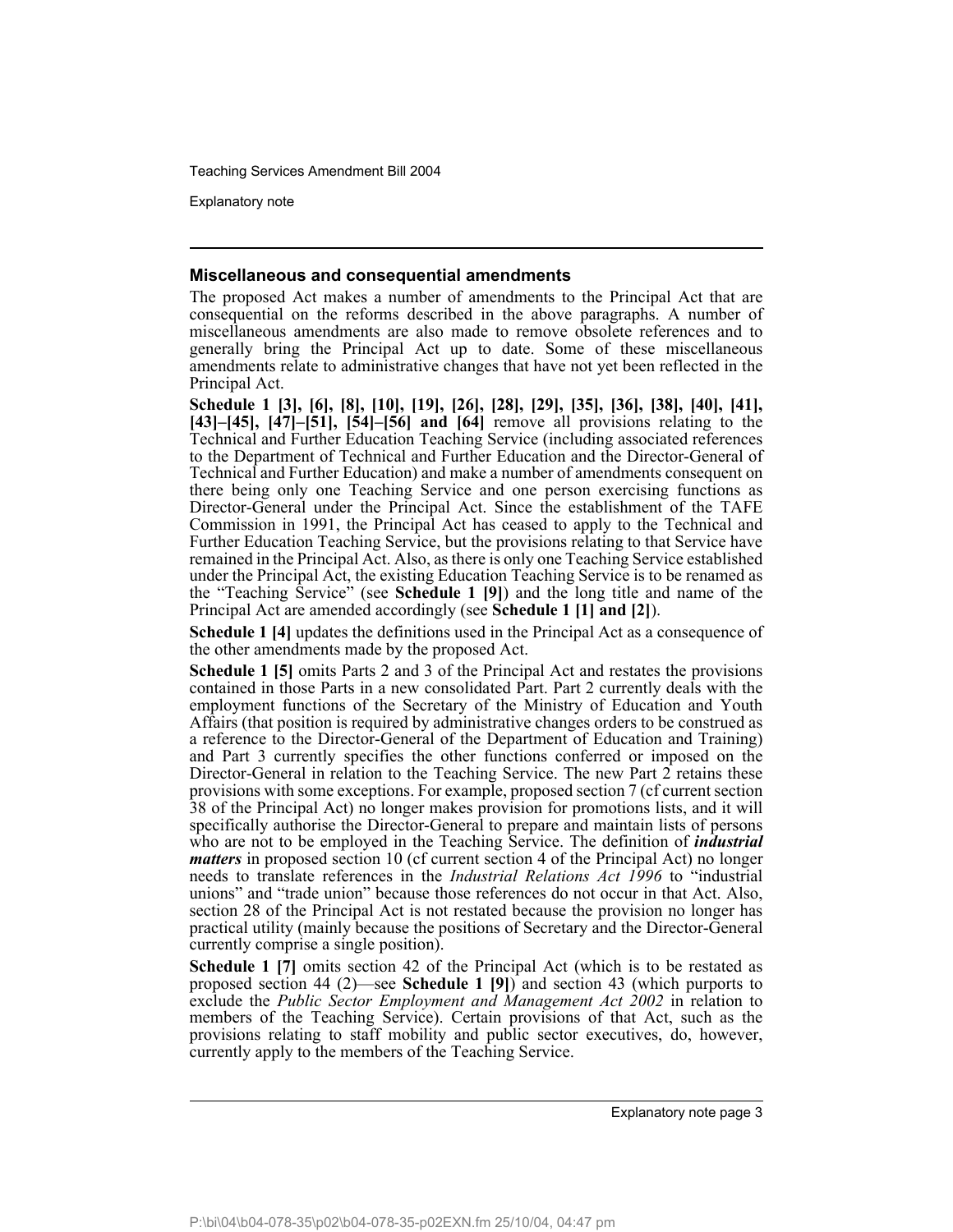Explanatory note

**Schedule 1 [11]** omits section 46 (which provides for the Governor to determine the staff establishment for positions above the level of staff inspector) because these positions no longer exist as such in the Teaching Service.

**Schedule 1 [12]** restates the provision that enables the Director-General to appoint persons to positions in the Teaching Service so as to make that provision subject to proposed section 47A (which provides for merit appointment to senior positions) and to remove references to separate staff establishments in the Teaching Service. Also, the notion of permanency is removed to make the Principal Act more consistent with the legislative scheme relating to the Public Service. **Schedule 1 [17] and [25]** are consequential amendments.

**Schedule 1 [13]** excludes appointments to senior positions from section 47 (1A) of the Principal Act which requires the Director-General to give preference to an Aboriginal person when making an appointment to a position in the Teaching Service.

**Schedule 1 [14]** updates references in relation to the Director-General of the Department of Education and Training and **Schedule 1 [24] and [39]** deal with obsolete references to the Secretary.

**Schedule 1 [18]** makes it clear that proposed section 54 (to be inserted by **Schedule 1 [27]** and which enables the Director-General to dismiss a school principal from the Teaching Service for unsatisfactory performance) does not, in the case of a school principal who has been appointed on probation, prevent the principal's probationary appointment from being annulled at any time.

**Schedule 1 [20]–[22]** clarify and restate the provisions relating to the employment of persons as temporary employees in the Teaching Service.

**Schedule 1 [23]** corrects a cross-reference.

**Schedule 1 [30]** omits the provisions of the Principal Act relating to the filling of vacancies in positions in the Teaching Service for which there are promotions lists. At present under the Principal Act, the Director-General may prepare lists of officers in the Teaching Service who are eligible to be promoted. If a vacancy in a position for which there is a promotions list is to be filled, only those persons whose names are on the list are eligible to be appointed unless, as section  $\frac{1}{4}7(5)$  of the Principal Act currently provides, the Director-General certifies that there is no other person employed in the Teaching Service who is available to fill the position. These provisions restrict the class of persons who can be considered for appointment to senior positions and are inconsistent with the principle of merit appointment as provided by proposed section 47A. **Schedule 1 [15]** consequentially repeals section  $47$  (5) (as well as section 47 (2)–(4) as a consequence of other amendments made by the proposed Act).

**Schedule 1 [31]–[34], [59] and [61]** are consequential on the removal of the provisions relating to promotions lists and the introduction of merit appointments for senior positions. An officer will still be able to appeal against the decision of the Director-General to appoint another officer to a vacant senior position for which the applicant has unsuccessfully applied, but appeals in relation to seniority and placement on a promotions list are no longer relevant.

Explanatory note page 4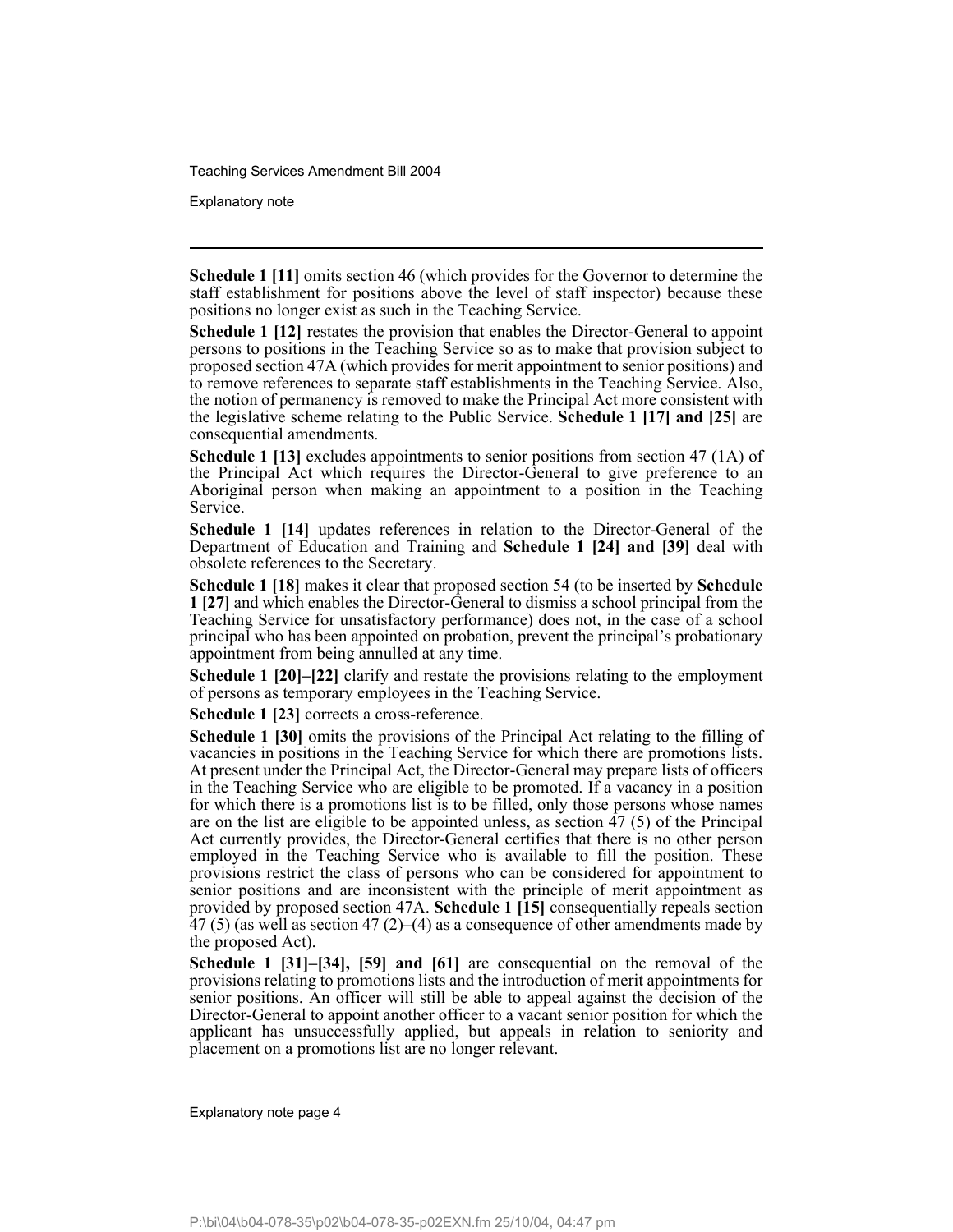Explanatory note

**Schedule 1 [37]** omits sections 71 (which relates to the transfer of staff within the Teaching Service) and 71A (which allows the Director-General to make arrangements for the use of staff of other agencies). These provisions have been superseded by Part 3.2 of the *Public Sector Employment and Management Act 2002* which provides for staff transfers between and within public sector services (which include the Teaching Service) as well as for the secondment and temporary assignment of staff. **Schedule 1 [60]** is a consequential amendment.

**Schedule 1 [42]** provides that the term "appropriate Department Head" has the meaning given to it under the *Public Sector Employment and Management Act 2002*.

**Schedule 1 [46]** is consequential on the amendment made by **Schedule 1 [27]**. It makes it clear that a school principal's unsatisfactory performance is to be dealt with under the new performance management regime and not as a breach of discipline under Division 6 of Part 4 of the Principal Act.

**Schedule 1 [52], [58] and [63]** are consequential on the renumbering of the provisions of the existing Parts 2 and 3 and the consolidation of those Parts into the new Part 2.

**Schedule 1 [53]** updates a reference relating to the Public Employment Office.

**Schedule 1 [57]** omits section 98 as a consequence of sections 102 and 103 of the *Public Sector Employment and Management Act 2002*. Those sections, which apply to members of the Teaching Service, make provision with respect to employees who contest State elections and to the re-appointment of employees who resign to contest Commonwealth elections.

**Schedule 1 [62]** removes an obsolete reference to a public school (the term *school* in the Principal Act is to be defined as a government school established under the *Education Act 1990*).

**Schedule 1 [65]** omits section 102 which is unnecessary because of section 42 (2) of the *Interpretation Act 1987*.

**Schedule 1 [66]** enables regulations of a savings and transitional nature to be made as a consequence of the enactment of the proposed Act.

**Schedule 1 [67]** inserts savings and transitional provisions as a consequence of the enactment of the proposed Act.

# **Schedule 2 Amendment of other legislation**

**Schedule 2** amends a number of other Acts, as well as the *Education Teaching Service Regulation 2001*, as a consequence of the miscellaneous changes to the Principal Act made by Schedule 1 (for example, updating and changing references that relate to the Teaching Service).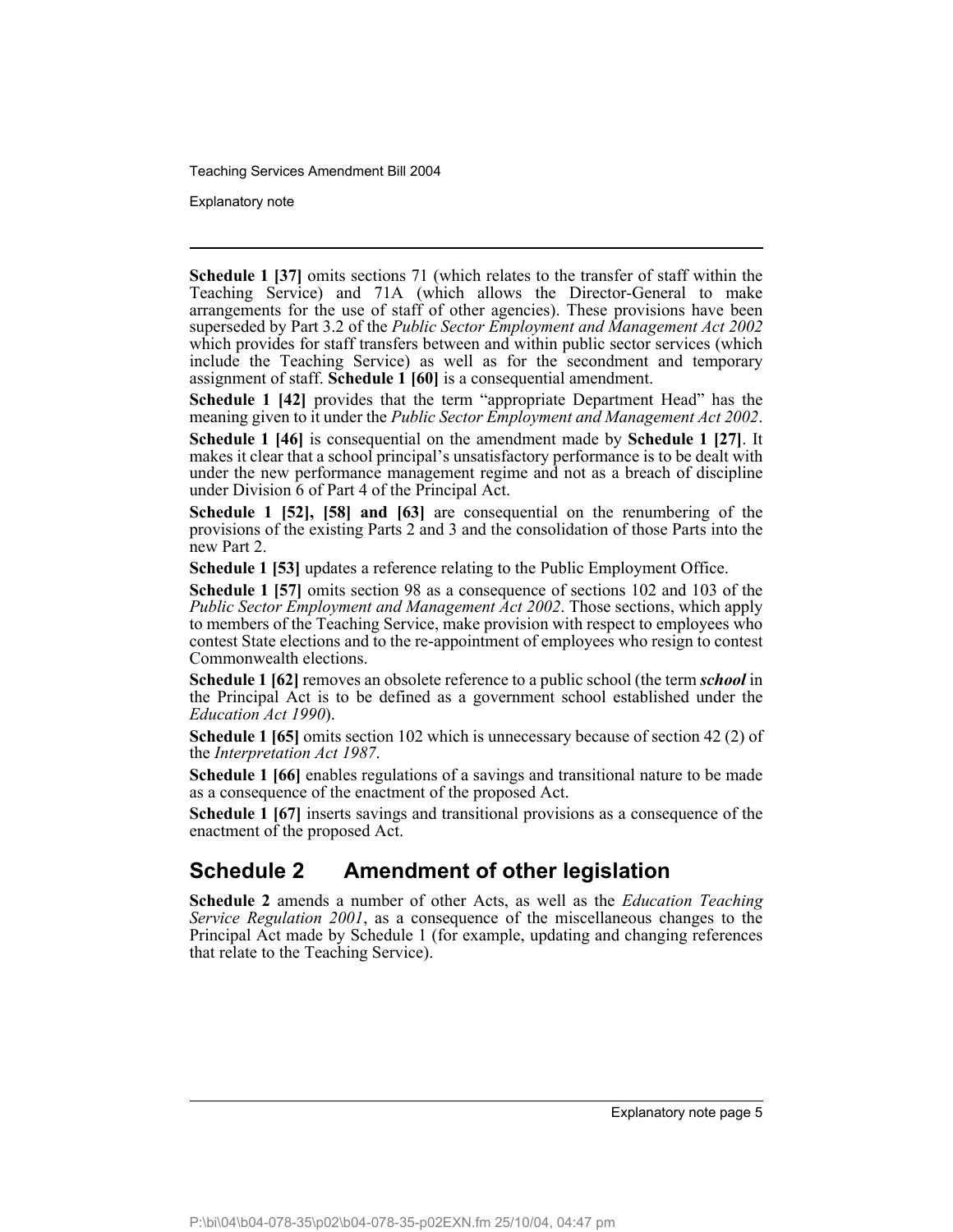Explanatory note

Explanatory note page 6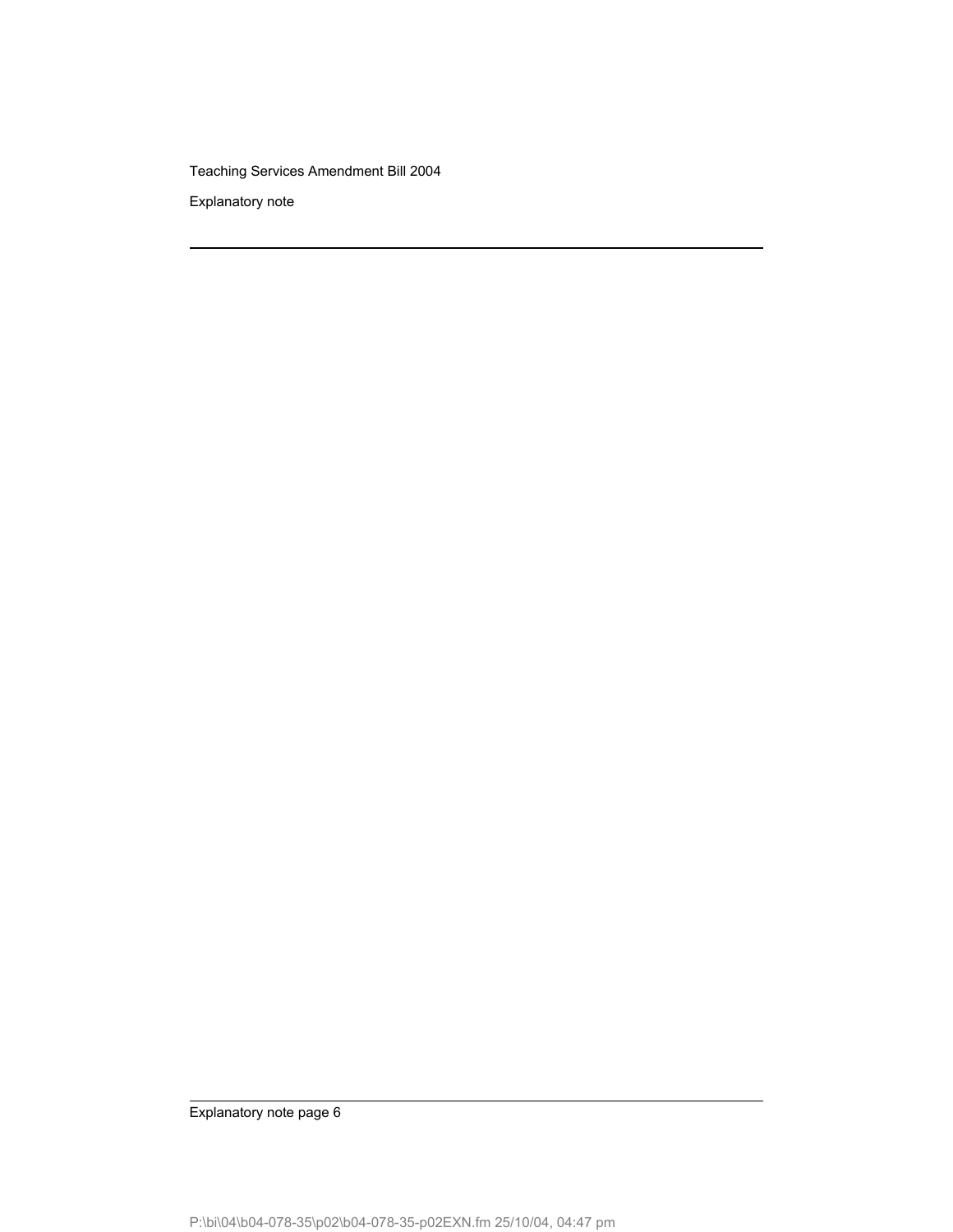First print



New South Wales

# **Teaching Services Amendment Bill 2004**

# **Contents**

|            |                                               | Page |
|------------|-----------------------------------------------|------|
|            | Name of Act                                   |      |
|            | Commencement                                  |      |
|            | Amendment of Teaching Services Act 1980 No 23 | າ    |
|            | Consequential amendment of other legislation  |      |
| Schedule 1 | Amendment of Teaching Services Act 1980       |      |
| Schedule 2 | Amendment of other legislation                | 19   |
|            |                                               |      |

b04-078-35.p02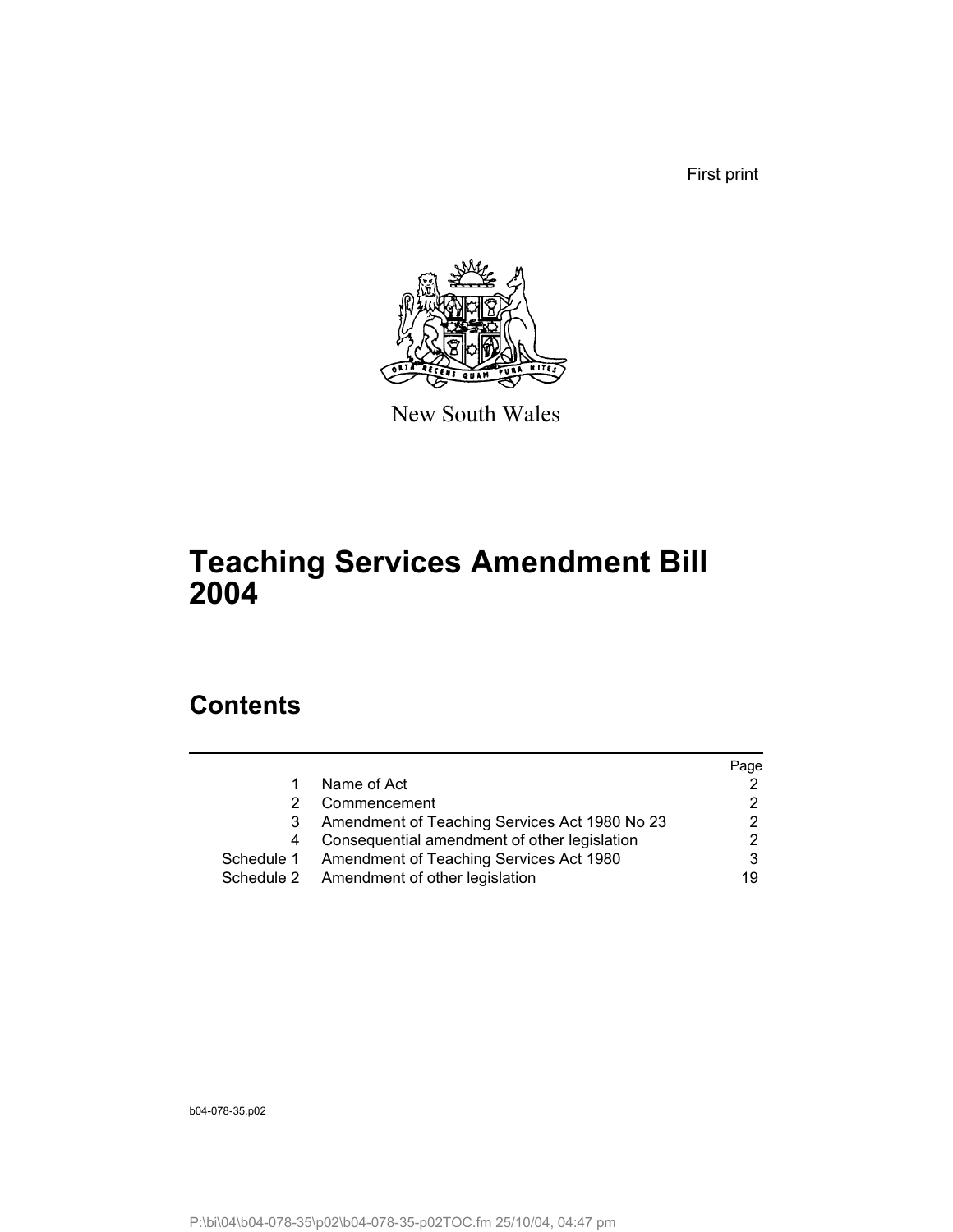**Contents** 

Page

Contents page 2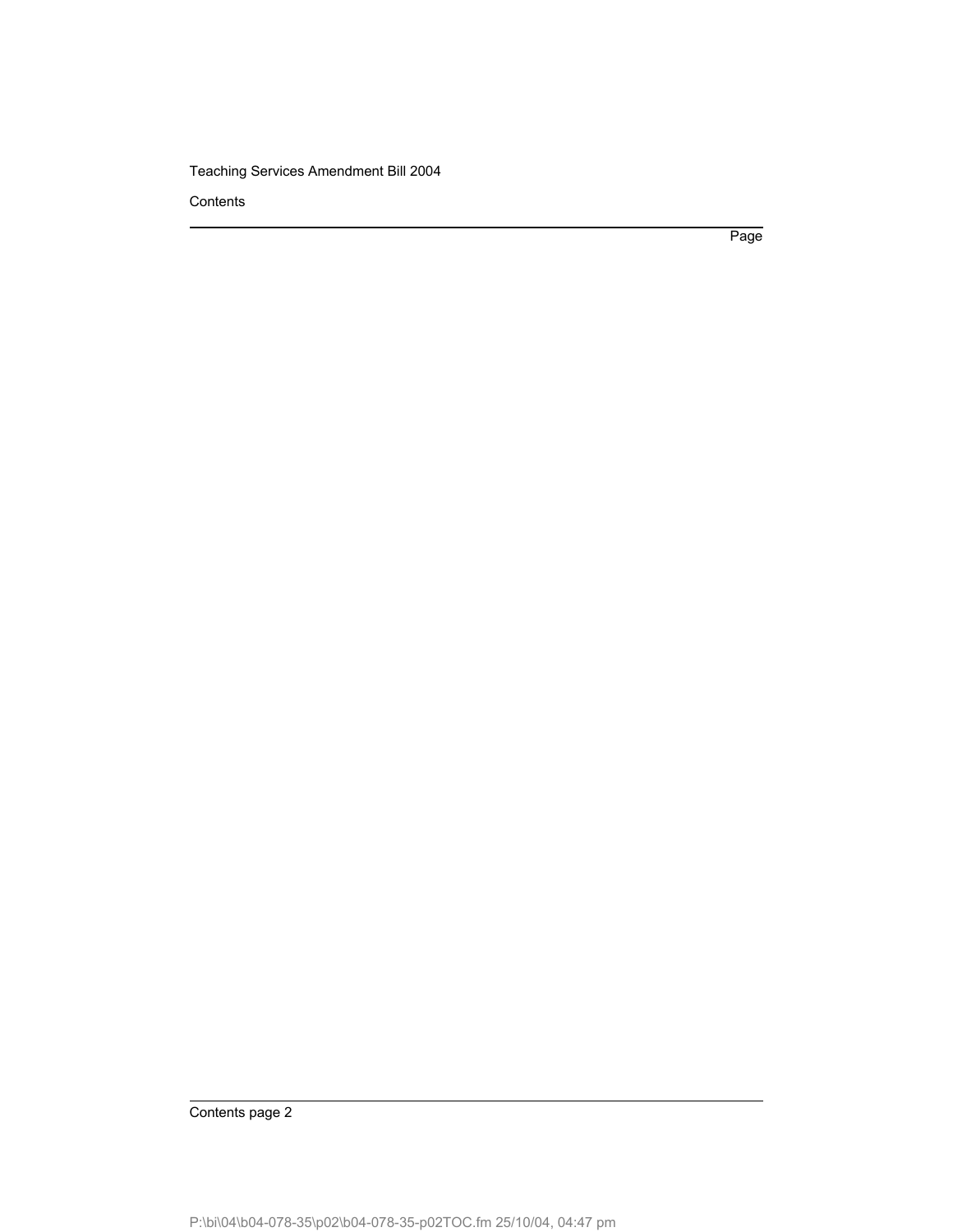

New South Wales

No , 2004

## **A Bill for**

An Act to amend the *Teaching Services Act 1980* to provide for merit appointment in relation to senior positions in the Teaching Service and for performance management in relation to school principals; and for other purposes.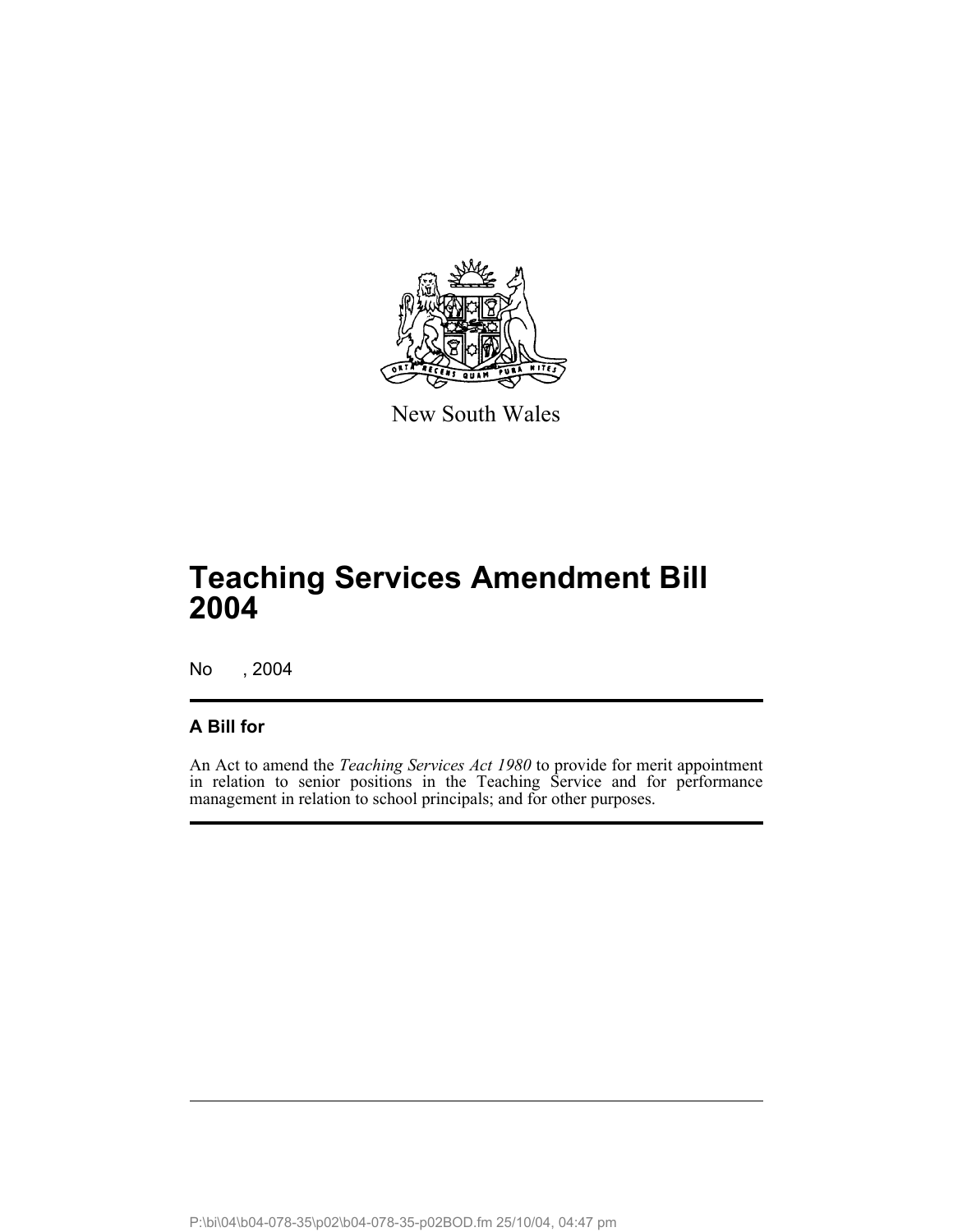|              | The Legislature of New South Wales enacts:                                                      |                |
|--------------|-------------------------------------------------------------------------------------------------|----------------|
| 1            | <b>Name of Act</b>                                                                              | 2              |
|              | This Act is the Teaching Services Amendment Act 2004.                                           | 3              |
| $\mathbf{2}$ | <b>Commencement</b>                                                                             | $\overline{4}$ |
|              | This Act commences on a day or days to be appointed by proclamation.                            | 5              |
| 3            | Amendment of Teaching Services Act 1980 No 23                                                   | 6              |
|              | The <i>Teaching Services Act 1980</i> is amended as set out in Schedule 1.                      | 7              |
| 4            | <b>Consequential amendment of other legislation</b>                                             | 8              |
|              | The Acts and the regulation specified in Schedule 2 are amended as set<br>out in that Schedule. | 9<br>10        |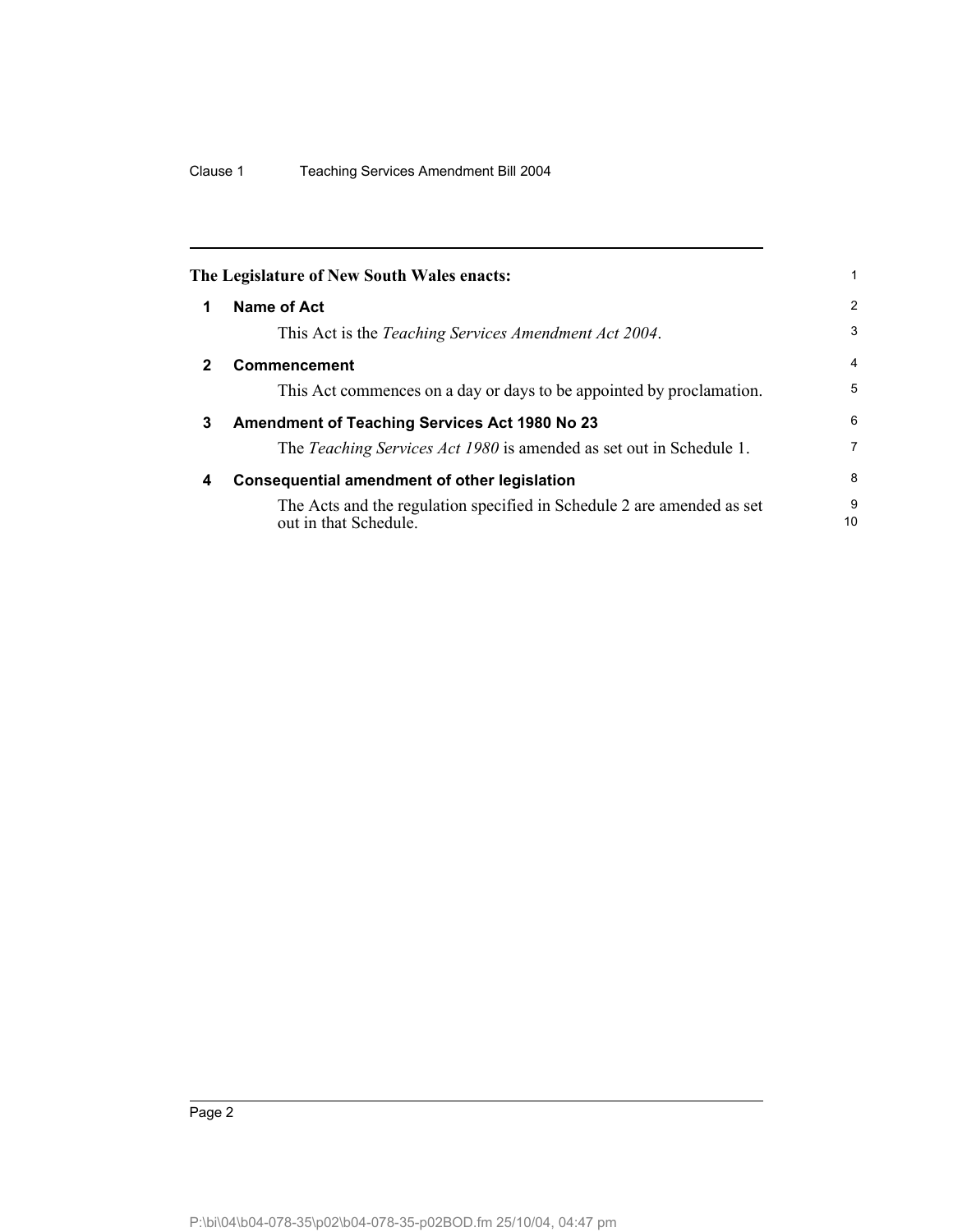Amendment of Teaching Services Act 1980 Schedule 1

|     | <b>Schedule 1</b> | <b>Amendment of Teaching Services Act</b><br>1980                                                                                                      | 1<br>2                   |
|-----|-------------------|--------------------------------------------------------------------------------------------------------------------------------------------------------|--------------------------|
|     |                   | (Section 3)                                                                                                                                            | 3                        |
| [1] | Long title        |                                                                                                                                                        | 4                        |
|     |                   | Omit the long title. Insert instead:                                                                                                                   | 5                        |
|     |                   | An Act to establish the Teaching Service of New South Wales<br>and to make provision relating to the employment of persons in<br>the Teaching Service. | 6<br>$\overline{7}$<br>8 |
| [2] |                   | <b>Section 1 Name of Act</b>                                                                                                                           | 9                        |
|     |                   | Omit "Services". Insert instead "Service".                                                                                                             | 10                       |
| [3] |                   | Section 2A Act ceases to apply to TAFE                                                                                                                 | 11                       |
|     | Omit the section. |                                                                                                                                                        | 12                       |
| [4] | <b>Section 4</b>  |                                                                                                                                                        | 13                       |
|     |                   | Omit the section. Insert instead:                                                                                                                      | 14                       |
|     | 4                 | <b>Definitions</b>                                                                                                                                     | 15                       |
|     | (1)               | In this Act:                                                                                                                                           | 16                       |
|     |                   | <i>appointed day</i> means 20 October 1980.                                                                                                            | 17                       |
|     |                   | <b>Department</b> means the Department of Education and Training.                                                                                      | 18                       |
|     |                   | Director-General<br>the<br>Director-General<br>of<br>means<br>the<br>Department.                                                                       | 19<br>20                 |
|     |                   | <b>Education Gazette</b> means the document entitled <i>Education</i><br>Gazette published under the authority of the Minister.                        | 21<br>22                 |
|     |                   | <i>exercise</i> a function includes perform a duty.                                                                                                    | 23                       |
|     |                   | <i>function</i> includes a power, authority or duty.                                                                                                   | 24                       |
|     |                   | <i>officer</i> means a person employed in the Teaching Service other<br>than as a temporary employee.                                                  | 25<br>26                 |
|     |                   | <i>position</i> includes office.                                                                                                                       | 27                       |
|     |                   | school means a government school established under the<br>Education Act 1990.                                                                          | 28<br>29                 |
|     |                   | school principal means a person appointed to the position of<br>principal of a school.                                                                 | 30<br>31                 |
|     |                   | senior executive officer has the same meaning as in the Public<br>Sector Employment and Management Act 2002.                                           | 32<br>33                 |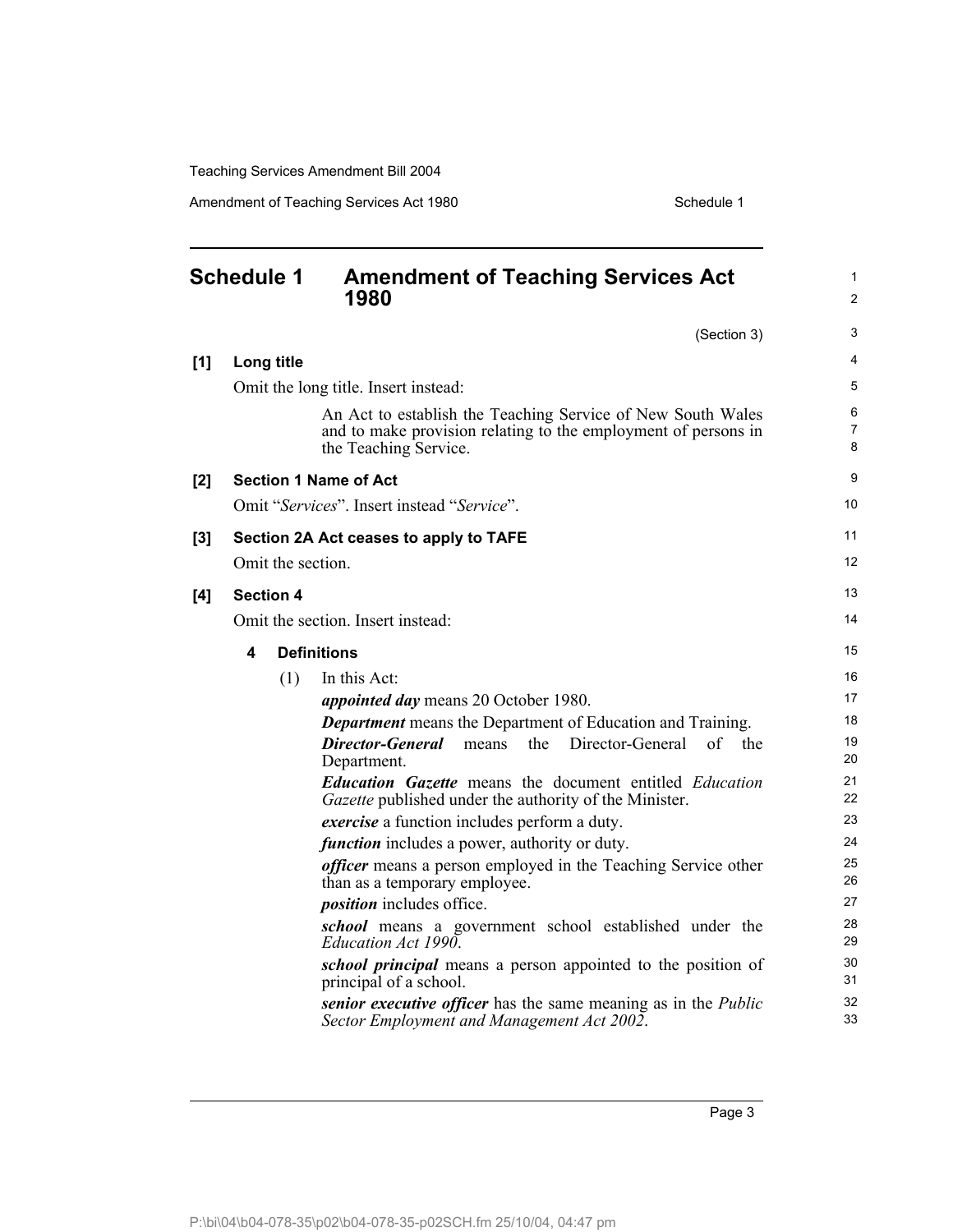Schedule 1 Amendment of Teaching Services Act 1980

|     |        |                   | promoted. | senior position means any position in the Teaching Service to<br>which a person employed in the Teaching Service could be                                                                | $\mathbf{1}$<br>$\overline{2}$<br>3 |
|-----|--------|-------------------|-----------|------------------------------------------------------------------------------------------------------------------------------------------------------------------------------------------|-------------------------------------|
|     |        |                   |           | <b>Teaching Service</b> means the Teaching Service of New South<br>Wales referred to in section 44.                                                                                      | 4<br>5                              |
|     |        |                   |           | temporary employee means a person employed under section 50<br>or deemed to be a temporary employee under section 48 (3).                                                                | 6<br>$\overline{7}$                 |
|     |        | (2)               |           | Notes included in this Act do not form part of this Act.                                                                                                                                 | 8                                   |
| [5] | Part 2 |                   |           |                                                                                                                                                                                          | 9                                   |
|     |        |                   |           | Omit Parts 2 and 3. Insert instead:                                                                                                                                                      | 10                                  |
|     | Part 2 |                   |           | <b>Director-General</b>                                                                                                                                                                  | 11                                  |
|     |        | <b>Division 1</b> |           | <b>General functions and related provisions</b>                                                                                                                                          | 12                                  |
|     | 6      |                   |           | <b>General responsibility</b>                                                                                                                                                            | 13                                  |
|     |        | (1)               | Service.  | The Director-General is responsible to the Minister for the<br>general conduct and the efficient, effective and economical<br>management of the functions and activities of the Teaching | 14<br>15<br>16<br>17                |
|     |        | (2)               |           | For the purpose of exercising that responsibility,<br>the<br>Director-General may take such action as the Director-General<br>considers appropriate in the circumstances.                | 18<br>19<br>20                      |
|     |        | (3)               |           | Nothing in this section limits or affects the operation of section<br>14 of the Public Sector Employment and Management Act 2002.                                                        | 21<br>22                            |
|     | 7      |                   |           | <b>General functions</b>                                                                                                                                                                 | 23                                  |
|     |        | (1)               |           | The Director-General has the following functions:                                                                                                                                        | 24                                  |
|     |        |                   | (a)       | to classify the schools in which members of the Teaching<br>Service are employed,                                                                                                        | 25<br>26                            |
|     |        |                   | (b)       | to determine the staff positions in the Teaching Service<br>(including the teaching positions in schools),                                                                               | 27<br>28                            |
|     |        |                   | (c)       | to determine the method of classifying and grading officers<br>employed in the Teaching Service,                                                                                         | 29<br>30                            |
|     |        |                   | (d)       | to determine the qualifications required for appointment to<br>the Teaching Service,                                                                                                     | 31<br>32                            |
|     |        |                   | (e)       | to prepare and maintain a list of persons who the<br>Director-General determines are not to be employed in the<br>Teaching Service,                                                      | 33<br>34<br>35                      |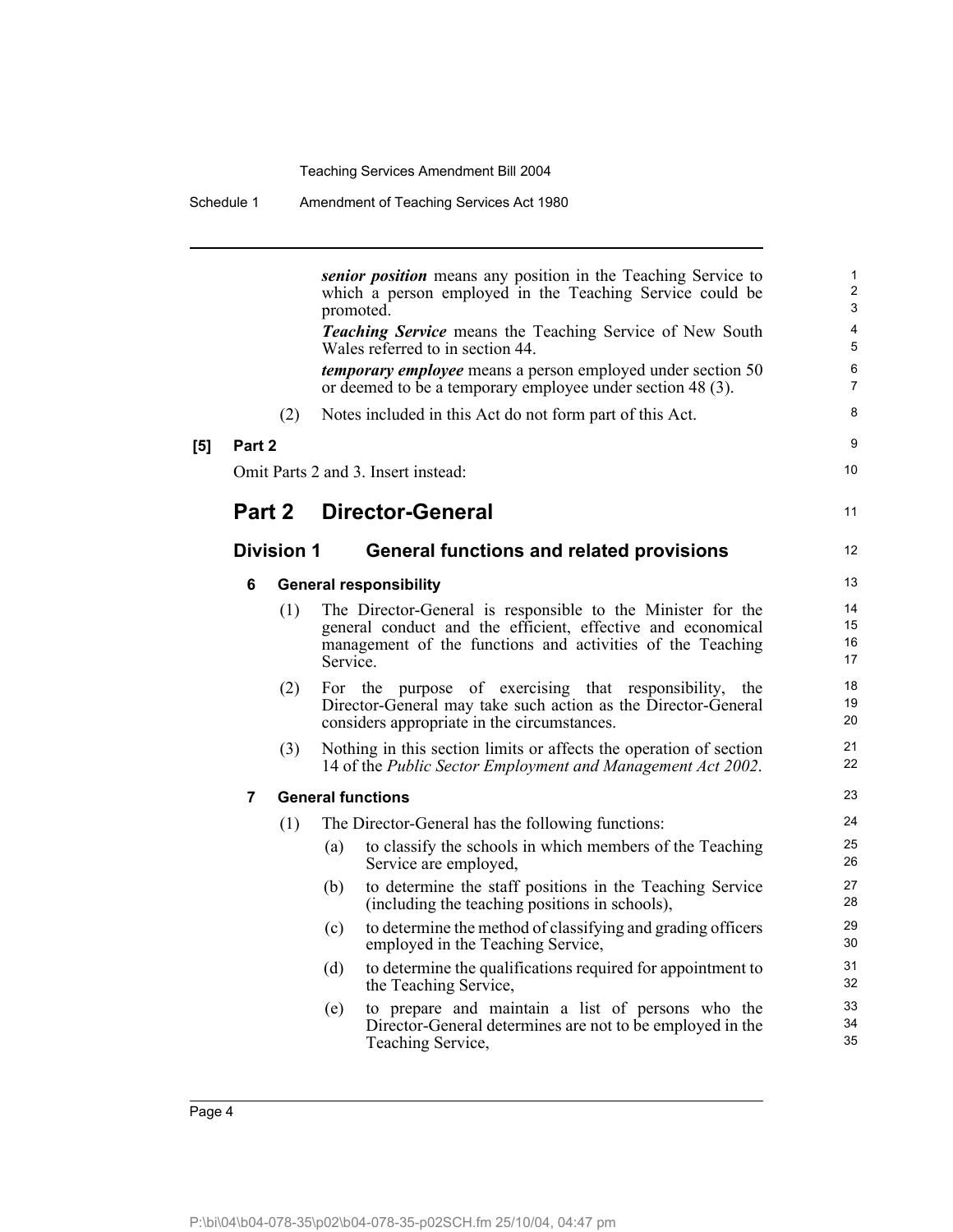| Amendment of Teaching Services Act 1980 | Schedule 1 |
|-----------------------------------------|------------|
|                                         |            |

|    |                   | (f)<br>to maintain discipline in the Teaching Service.                                                                                                                   | $\mathbf{1}$                  |
|----|-------------------|--------------------------------------------------------------------------------------------------------------------------------------------------------------------------|-------------------------------|
|    | (2)               | Subsection (1) does not limit the functions that are conferred or<br>imposed on the Director-General by or under this Act.                                               | $\overline{c}$<br>3           |
| 8  |                   | <b>Delegation of functions</b>                                                                                                                                           | 4                             |
|    | (1)               | The Director-General may delegate to an authorised person any<br>of the functions of the Director-General under this Act other than:                                     | 5<br>6                        |
|    |                   | this power of delegation, or<br>(a)                                                                                                                                      | $\overline{7}$                |
|    |                   | the functions conferred or imposed under:<br>(b)                                                                                                                         | 8                             |
|    |                   | Division 6 of Part 4 (section 89 (1) excepted), or<br>(i)<br>section 100.<br>(ii)                                                                                        | 9<br>10 <sup>1</sup>          |
|    | (2)               | A delegate may sub-delegate to an authorised person any<br>function delegated by the Director-General if the delegate is<br>authorised to do so by the Director-General. | 11<br>$12 \overline{ }$<br>13 |
|    | (3)               | In this section:                                                                                                                                                         | 14                            |
|    |                   | <i>authorised person</i> means:                                                                                                                                          | 15                            |
|    |                   | an officer or temporary employee, or<br>(a)                                                                                                                              | 16                            |
|    |                   | a member of staff of a Department within the meaning of<br>(b)                                                                                                           | 17<br>18                      |
|    |                   | the Public Sector Employment and Management Act 2002,<br>$\alpha$                                                                                                        | 19                            |
|    |                   | a member of staff of the TAFE Commission.<br>(c)                                                                                                                         | 20                            |
| 9  |                   | <b>Acting appointment to Director-General position</b>                                                                                                                   | 21                            |
|    |                   | Despite section 13 of the Public Sector Employment and                                                                                                                   | 22                            |
|    |                   | Management Act 2002, an officer of the Teaching Service or a                                                                                                             | 23<br>24                      |
|    |                   | member of staff of the TAFE Commission may be appointed<br>under that section to act in the position of Director-General while                                           | 25                            |
|    |                   | that position is vacant or if the holder of that position is<br>suspended, sick or absent.                                                                               | 26<br>27                      |
|    | <b>Division 2</b> | <b>Employment functions</b>                                                                                                                                              | 28                            |
| 10 |                   | <b>Definition</b>                                                                                                                                                        | 29                            |
|    |                   | In this Division:                                                                                                                                                        | 30                            |
|    |                   | <i>industrial matters</i> has the same meaning as in the <i>Industrial</i><br><i>Relations Act 1996</i> , subject to the following modifications:                        | 31<br>32                      |
|    |                   | the references to "employers" and "their employer" are to<br>(a)<br>be construed as references to the Crown,                                                             | 33<br>34                      |
|    |                   |                                                                                                                                                                          |                               |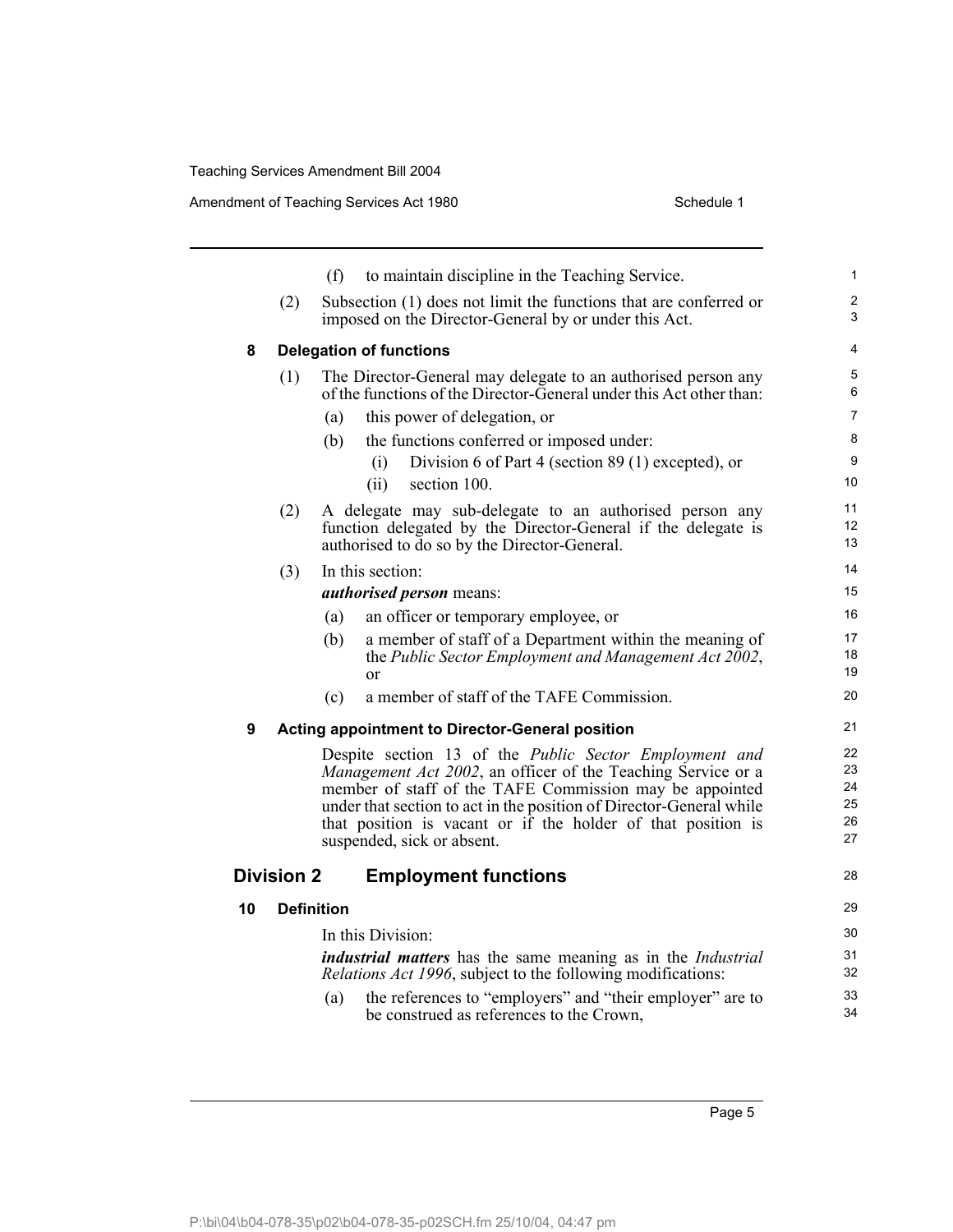Schedule 1 Amendment of Teaching Services Act 1980

|    |     | (b)<br>the references to "employees" are to be construed as<br>references to members of the Teaching Service,                                                                                                                                                                                                                             | $\mathbf{1}$<br>$\overline{c}$   |
|----|-----|-------------------------------------------------------------------------------------------------------------------------------------------------------------------------------------------------------------------------------------------------------------------------------------------------------------------------------------------|----------------------------------|
|    |     | the references to "any industry" and "an industry" are to be<br>(c)<br>construed as references to the Teaching Service.                                                                                                                                                                                                                   | 3<br>$\overline{4}$              |
| 11 |     | <b>Director-General to act for Crown</b>                                                                                                                                                                                                                                                                                                  | 5                                |
|    |     | The Director-General, in exercising a function under this<br>Division, acts for the Crown.                                                                                                                                                                                                                                                | 6<br>$\overline{7}$              |
| 12 |     | Role of Director-General in industrial proceedings                                                                                                                                                                                                                                                                                        | 8                                |
|    |     | The Director-General is, for the purpose of:                                                                                                                                                                                                                                                                                              | 9                                |
|    |     | making any determination under section 13, or<br>(a)                                                                                                                                                                                                                                                                                      | 10                               |
|    |     | (b)<br>any proceedings relating to members of the Teaching                                                                                                                                                                                                                                                                                | 11                               |
|    |     | Service held before a competent tribunal having power to<br>deal with industrial matters,                                                                                                                                                                                                                                                 | 12<br>13                         |
|    |     | taken to be the employer of those members.                                                                                                                                                                                                                                                                                                | 14                               |
| 13 |     | Determination of conditions of employment                                                                                                                                                                                                                                                                                                 | 15                               |
|    | (1) | Except in so far as provision is otherwise made by law, the<br>conditions of employment, including salaries, wages or other<br>remuneration, of members of the Teaching Service are to be<br>determined from time to time by the Director-General.                                                                                        | 16<br>17<br>18<br>19             |
|    | (2) | This section does not apply in relation to the remuneration of, or<br>allowances payable to, senior executive officers in the Teaching<br>Service.                                                                                                                                                                                        | 20<br>21<br>22                   |
| 14 |     | Agreements relating to industrial matters                                                                                                                                                                                                                                                                                                 | 23                               |
|    | (1) | The Director-General may enter into an agreement with any<br>association or organisation representing any group or class of<br>officers or temporary employees as to any industrial matter.                                                                                                                                               | 24<br>25<br>26                   |
|    | (2) | Any such agreement binds all officers and temporary employees<br>in the class or group affected by the agreement and no such<br>officer or temporary employee, whether a member of the<br>association or organisation with which the agreement was<br>entered into or not, has any right of appeal against the terms of<br>the agreement. | 27<br>28<br>29<br>30<br>31<br>32 |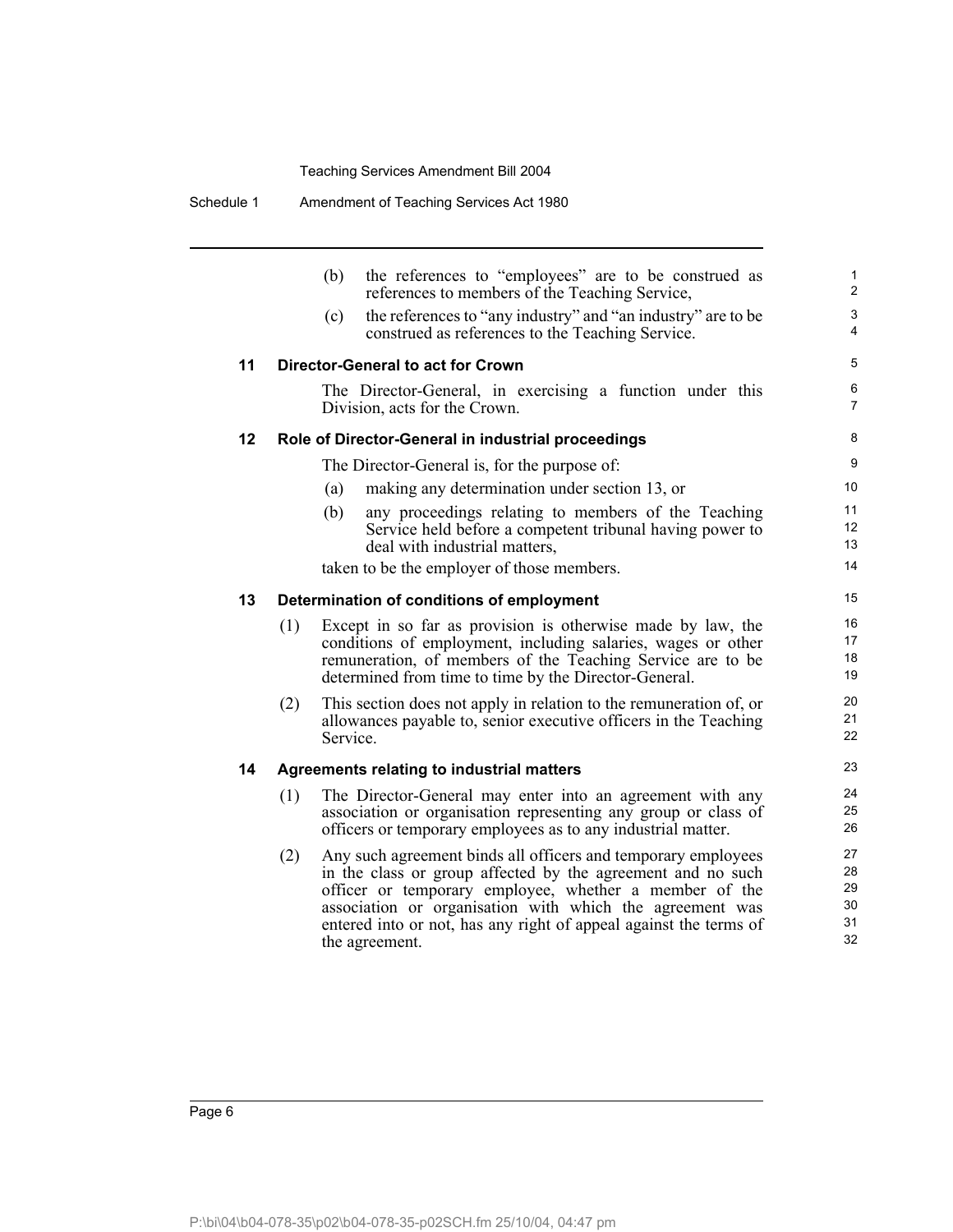|        | 15 | matters           | Determinations and agreements relating to major industrial                                                                                                                                                                                                                                                                                                                                                                                                                                                                                                                                                                            | 1<br>$\mathbf{2}$                                        |
|--------|----|-------------------|---------------------------------------------------------------------------------------------------------------------------------------------------------------------------------------------------------------------------------------------------------------------------------------------------------------------------------------------------------------------------------------------------------------------------------------------------------------------------------------------------------------------------------------------------------------------------------------------------------------------------------------|----------------------------------------------------------|
|        |    |                   | The Director-General may not make a determination under<br>section 13 or enter into an agreement under section 14, being a<br>determination or an agreement relating to an industrial matter that<br>the Minister has determined and notified the Director-General to<br>be a major industrial matter, unless the Director-General has<br>notified the Minister of the determination proposed to be made or<br>the agreement proposed to be entered into.                                                                                                                                                                             | 3<br>4<br>5<br>6<br>$\overline{7}$<br>8<br>9             |
| [6]    |    | Part 4, heading   |                                                                                                                                                                                                                                                                                                                                                                                                                                                                                                                                                                                                                                       | 10                                                       |
|        |    |                   | Omit "Services". Insert instead "Service".                                                                                                                                                                                                                                                                                                                                                                                                                                                                                                                                                                                            | 11                                                       |
| [7]    |    |                   | Part 4, Division 1 General                                                                                                                                                                                                                                                                                                                                                                                                                                                                                                                                                                                                            | $12 \overline{ }$                                        |
|        |    |                   | Omit the Division.                                                                                                                                                                                                                                                                                                                                                                                                                                                                                                                                                                                                                    | 13                                                       |
| [8]    |    |                   | Part 4, Division 2, heading                                                                                                                                                                                                                                                                                                                                                                                                                                                                                                                                                                                                           | 14                                                       |
|        |    |                   | Omit "Education".                                                                                                                                                                                                                                                                                                                                                                                                                                                                                                                                                                                                                     | 15                                                       |
| [9]    |    | <b>Section 44</b> |                                                                                                                                                                                                                                                                                                                                                                                                                                                                                                                                                                                                                                       | 16                                                       |
|        |    |                   | Omit the section. Insert instead:                                                                                                                                                                                                                                                                                                                                                                                                                                                                                                                                                                                                     | 17                                                       |
|        |    |                   |                                                                                                                                                                                                                                                                                                                                                                                                                                                                                                                                                                                                                                       |                                                          |
|        | 44 |                   | <b>The Teaching Service</b>                                                                                                                                                                                                                                                                                                                                                                                                                                                                                                                                                                                                           | 18                                                       |
|        |    | (1)               | The Teaching Service of New South Wales consists of the<br>persons who are for the time being employed under this Division.                                                                                                                                                                                                                                                                                                                                                                                                                                                                                                           | 19<br>20                                                 |
|        |    | (2)               | Those persons are taken to be employed by the Government of<br>New South Wales in the service of the Crown, except as provided<br>by section 12.                                                                                                                                                                                                                                                                                                                                                                                                                                                                                      | 21<br>22<br>23                                           |
|        |    | (3)               | This Division does not affect any other method (statutory or<br>otherwise) by which a person holds a position, or is otherwise<br>employed, in the Teaching Service.<br>Note. For example, Parts 3.2 (Staff mobility) and 3.3 (Miscellaneous<br>provisions relating to public sector staff) of the Public Sector<br>Employment and Management Act 2002 apply to the Teaching Service<br>(which is a "public sector service" within the meaning of that Act). In<br>particular, sections 86-88 of that Act provide for external and internal<br>transfers (including secondments and temporary assignments) of public<br>sector staff. | 24<br>25<br>26<br>27<br>28<br>29<br>30<br>31<br>32<br>33 |
| $[10]$ |    |                   | Sections 45 (Transfer of persons from former Teaching Service), 48 (1),<br>$(3)$ – $(5)$ and $(7)$ , 49 $(1)$ , 51 $(1)$ , 95 $(1)$ $(a)$ and 100 $(1)$                                                                                                                                                                                                                                                                                                                                                                                                                                                                               | 34<br>35                                                 |
|        |    |                   | Omit "Education Teaching Service" wherever occurring.                                                                                                                                                                                                                                                                                                                                                                                                                                                                                                                                                                                 | 36                                                       |

Page 7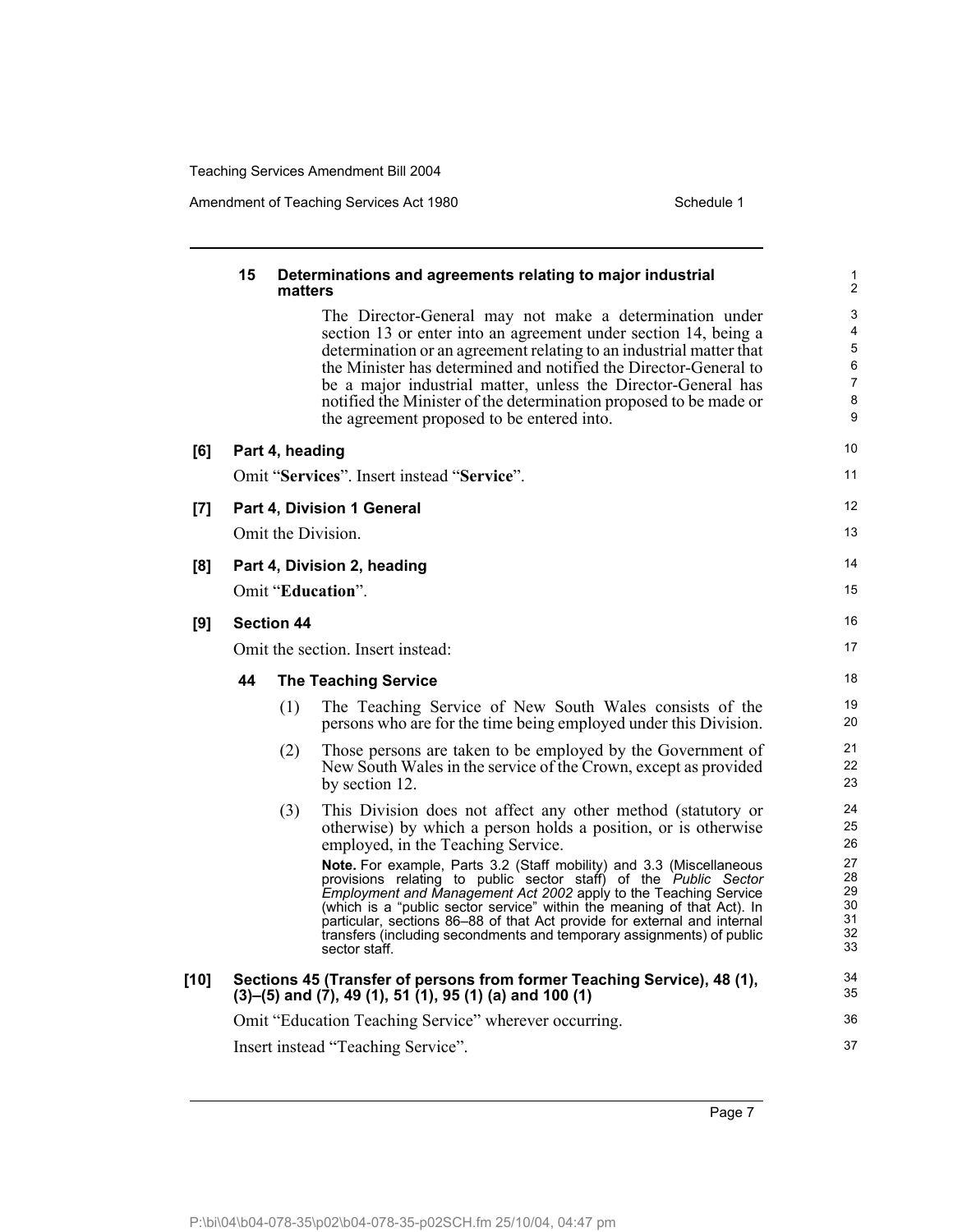Schedule 1 Amendment of Teaching Services Act 1980

| $[11]$ |     |                    | Section 46 Staff establishment for and appointment to certain positions                                                                                                                                                                                                                                                                                                          | $\mathbf{1}$                     |
|--------|-----|--------------------|----------------------------------------------------------------------------------------------------------------------------------------------------------------------------------------------------------------------------------------------------------------------------------------------------------------------------------------------------------------------------------|----------------------------------|
|        |     | Omit the section.  |                                                                                                                                                                                                                                                                                                                                                                                  | 2                                |
| $[12]$ |     |                    | <b>Section 47 Appointments to positions generally</b>                                                                                                                                                                                                                                                                                                                            | 3                                |
|        |     |                    | Omit section 47 (1). Insert instead:                                                                                                                                                                                                                                                                                                                                             | 4                                |
|        |     | (1)                | The Director-General may, subject to section 47A, appoint to<br>positions in the Teaching Service such persons who, in the<br>opinion of the Director-General, have the appropriate<br>qualifications to be employed in the Teaching Service.                                                                                                                                    | 5<br>6<br>$\overline{7}$<br>8    |
| $[13]$ |     |                    | Section 47 (1A) (a)                                                                                                                                                                                                                                                                                                                                                              | 9                                |
|        |     |                    | Omit the paragraph. Insert instead:                                                                                                                                                                                                                                                                                                                                              | 10                               |
|        |     |                    | an appointment to a position in the Teaching Service (other<br>(a)<br>than a senior position) is to be made under subsection $(1)$ ,<br>and                                                                                                                                                                                                                                      | 11<br>12<br>13                   |
| $[14]$ |     |                    | Sections 47 (1A), 48, 49 (1), 50 (5) (a) and (6), 51 and 100                                                                                                                                                                                                                                                                                                                     | 14                               |
|        |     |                    | Omit "of Education" wherever occurring.                                                                                                                                                                                                                                                                                                                                          | 15                               |
| $[15]$ |     |                    | Section 47 (2)-(5)                                                                                                                                                                                                                                                                                                                                                               | 16                               |
|        |     |                    | Omit the subsections.                                                                                                                                                                                                                                                                                                                                                            | 17                               |
| $[16]$ |     | <b>Section 47A</b> |                                                                                                                                                                                                                                                                                                                                                                                  | 18                               |
|        |     |                    | Insert after section 47:                                                                                                                                                                                                                                                                                                                                                         | 19                               |
|        | 47A |                    | Appointment on merit to senior positions                                                                                                                                                                                                                                                                                                                                         | 20                               |
|        |     | (1)                | <b>Application of section</b>                                                                                                                                                                                                                                                                                                                                                    | 21                               |
|        |     |                    | This section applies to and in respect of appointments under<br>section 47 to senior positions in the Teaching Service.                                                                                                                                                                                                                                                          | 22<br>23                         |
|        |     | (2)                | Appointments to senior positions                                                                                                                                                                                                                                                                                                                                                 | 24                               |
|        |     |                    | Appointments to vacant senior positions are to be made by the<br>Director-General. It does not matter whether the person<br>appointed to such a position is or is not already an officer.                                                                                                                                                                                        | 25<br>26<br>27                   |
|        |     | (3)                | <b>Advertising vacancies</b>                                                                                                                                                                                                                                                                                                                                                     | 28                               |
|        |     |                    | If it is proposed to make an appointment to a vacant senior<br>position, the Director-General must advertise the vacancy in such<br>manner as the Director-General thinks appropriate. Without<br>limiting the manner in which the vacancy is advertised, the<br>advertisement is to be in a form that is accessible to persons who<br>are not employed in the Teaching Service. | 29<br>30<br>31<br>32<br>33<br>34 |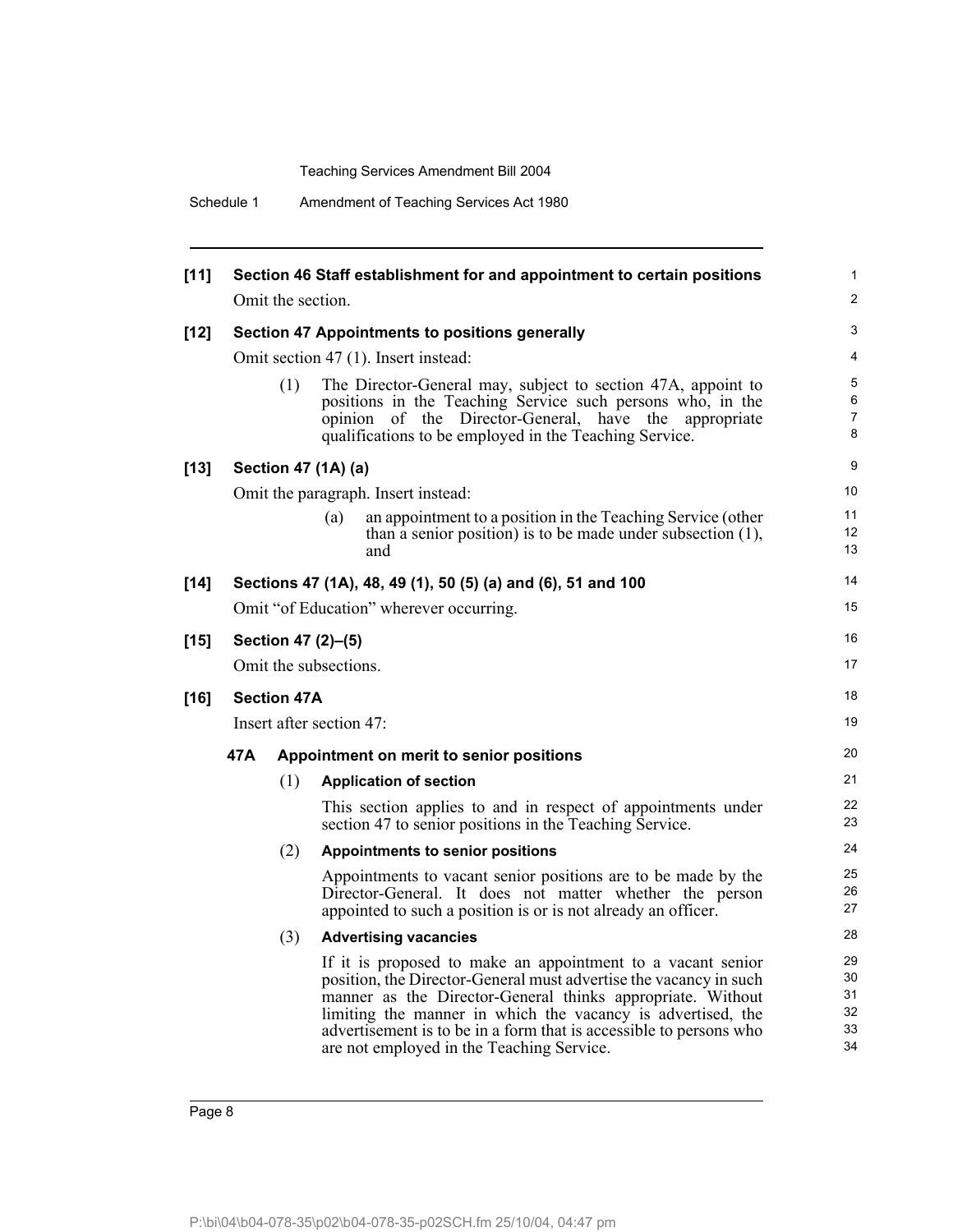| (4) | <b>Merit appointment</b>                                                                                                                                                                                                                                                                                                                                                                                                                                                                                           | 1                                            |
|-----|--------------------------------------------------------------------------------------------------------------------------------------------------------------------------------------------------------------------------------------------------------------------------------------------------------------------------------------------------------------------------------------------------------------------------------------------------------------------------------------------------------------------|----------------------------------------------|
|     | Appointments to vacant senior positions are to be made by the<br>Director-General on the basis of the merit of the applicants for<br>appointment.                                                                                                                                                                                                                                                                                                                                                                  | 2<br>3<br>4                                  |
| (5) | Determining merit of applicants                                                                                                                                                                                                                                                                                                                                                                                                                                                                                    | 5                                            |
|     | For the purpose of determining the merit of persons eligible for<br>appointment to a vacant senior position, the Director-General is<br>to have regard to:                                                                                                                                                                                                                                                                                                                                                         | 6<br>$\overline{7}$<br>8                     |
|     | the nature and duties of the position, and<br>(a)                                                                                                                                                                                                                                                                                                                                                                                                                                                                  | 9                                            |
|     | the abilities, qualifications, experience, standards of work<br>(b)<br>performance and personal qualities of those persons that<br>are relevant to the performance of those duties.                                                                                                                                                                                                                                                                                                                                | 10<br>11<br>12                               |
| (6) | <b>Selection process</b>                                                                                                                                                                                                                                                                                                                                                                                                                                                                                           | 13                                           |
|     | In deciding to appoint a person to a vacant senior position:                                                                                                                                                                                                                                                                                                                                                                                                                                                       | 14                                           |
|     | the Director-General may only select a person who has<br>(a)<br>applied for appointment to the vacant position, and                                                                                                                                                                                                                                                                                                                                                                                                | 15<br>16                                     |
|     | the Director-General must, from among the applicants<br>(b)<br>eligible for appointment to the vacant position, select the<br>applicant who has, in the opinion of the Director-General,<br>the greatest merit.                                                                                                                                                                                                                                                                                                    | 17<br>18<br>19<br>20                         |
| (7) | Appointment from eligibility list                                                                                                                                                                                                                                                                                                                                                                                                                                                                                  | 21                                           |
|     | Despite subsection (3), the Director-General need not advertise a<br>vacant senior position if the Director-General proposes to make<br>an appointment to the position from an eligibility list created by<br>the Director-General in relation to the position (being of a list of<br>those persons who applied for appointment to the position and<br>who are eligible for appointment but not selected for<br>appointment, as arranged in order of merit as determined in<br>accordance with subsection $(5)$ ). | 22<br>23<br>24<br>25<br>26<br>27<br>28<br>29 |
| (8) | Any such eligibility list is applicable not only to the position in<br>relation to which it was created but also to any other position that<br>the Director-General determines it should be applicable to on the<br>basis that the position is substantially the same as the position in<br>relation to which the list was created.                                                                                                                                                                                | 30<br>31<br>32<br>33<br>34                   |
| (9) | Industrial relations jurisdiction excluded                                                                                                                                                                                                                                                                                                                                                                                                                                                                         | 35                                           |
|     | The appointment or failure to appoint a person to a vacant senior<br>position, or any matter, question or dispute relating to such an<br>appointment or failure, is not an industrial matter for the purposes<br>of the <i>Industrial Relations Act 1996</i> . This subsection applies                                                                                                                                                                                                                             | 36<br>37<br>38<br>39                         |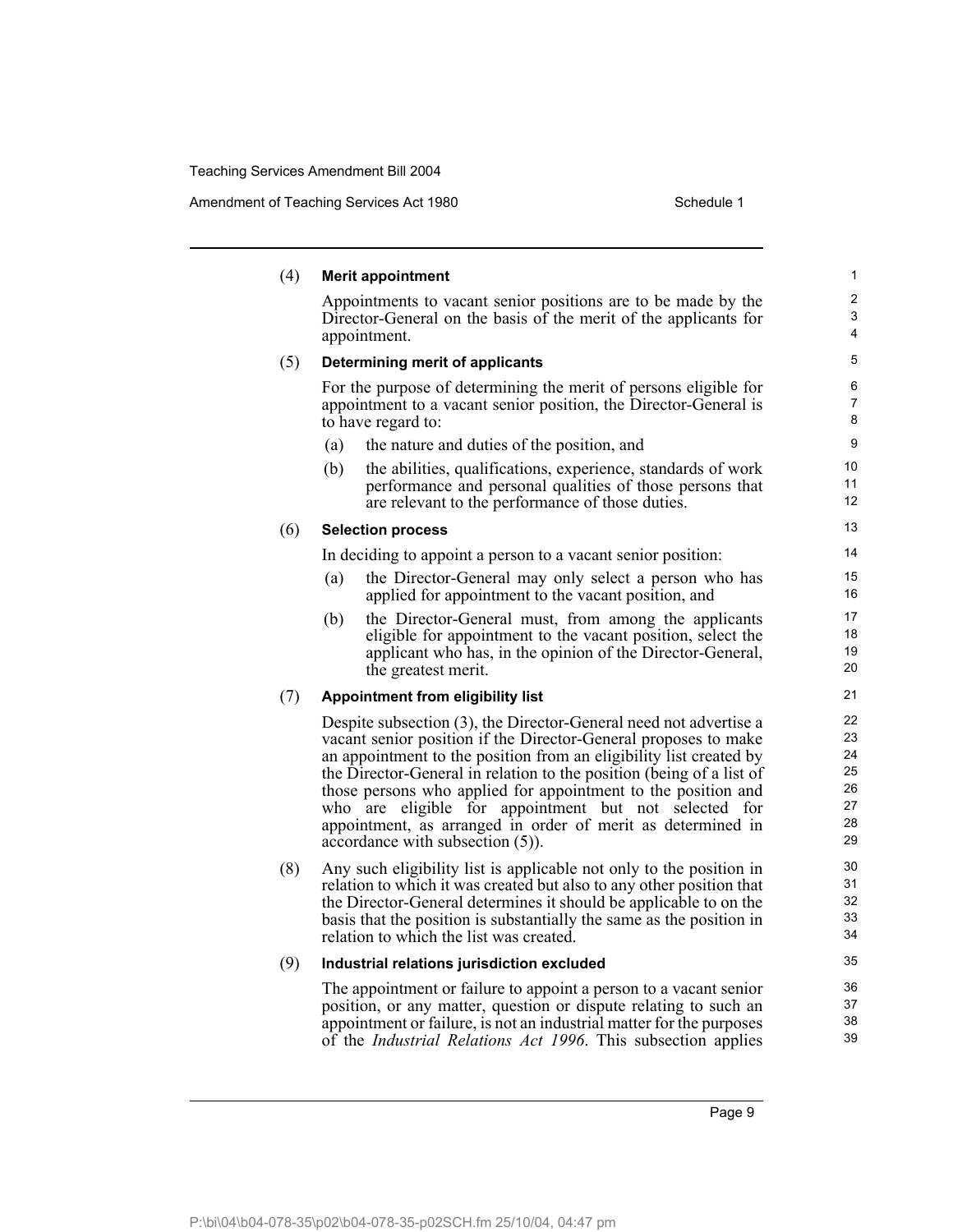Schedule 1 Amendment of Teaching Services Act 1980

whether or not any person has been appointed to the vacant senior position.

1 2

|        | (10)                  | Other legal proceedings excluded                                                                                                                                                                                                                                                                                                                                                     | 3                                           |
|--------|-----------------------|--------------------------------------------------------------------------------------------------------------------------------------------------------------------------------------------------------------------------------------------------------------------------------------------------------------------------------------------------------------------------------------|---------------------------------------------|
|        |                       | No proceedings, whether for an order in the nature of prohibition,<br>certiorari or mandamus or for a declaration or injunction or for<br>any other relief, lie in respect of the appointment or failure to<br>appoint a person to a senior position, the entitlement or<br>non-entitlement of a person to be so appointed or the validity or<br>invalidity of any such appointment. | 4<br>5<br>$\,6$<br>$\overline{7}$<br>8<br>9 |
|        | (11)                  | Subsection (10) does not affect the operation of section 60.                                                                                                                                                                                                                                                                                                                         | 10                                          |
| $[17]$ |                       | <b>Section 48 Appointments on probation</b>                                                                                                                                                                                                                                                                                                                                          | 11                                          |
|        |                       | Omit "permanent" from section 48 (1).                                                                                                                                                                                                                                                                                                                                                | 12                                          |
| $[18]$ | <b>Section 48 (6)</b> |                                                                                                                                                                                                                                                                                                                                                                                      | 13                                          |
|        |                       | Insert "54 or" after "section".                                                                                                                                                                                                                                                                                                                                                      | 14                                          |
| $[19]$ |                       | Sections 49 (1), 72 (a), 73 (1), 75, 76 (1) (a), 78, 79 (1) and (3), 80 (1), 81 (1)<br>and (2), 82, 83, 84 (1), 85 (3), (5) and (6), 86, 87 (1) and (2), 88, 89 (1) and<br>(2), 90 (1), 91, 92, 93 (1) and 97                                                                                                                                                                        | 15<br>16<br>17                              |
|        |                       | Omit "a Teaching" wherever occurring. Insert instead "the Teaching".                                                                                                                                                                                                                                                                                                                 | 18                                          |
| $[20]$ |                       | <b>Section 50 Temporary employees</b>                                                                                                                                                                                                                                                                                                                                                | 19                                          |
|        |                       | Omit section 50 $(1)$ – $(4)$ . Insert instead:                                                                                                                                                                                                                                                                                                                                      | 20                                          |
|        | (1)                   | The Director-General may employ a person who, in the opinion<br>of the Director-General, has the appropriate qualifications to<br>carry out work in the Teaching Service for a particular period.                                                                                                                                                                                    | 21<br>22<br>23                              |
|        | (2)                   | A person employed under this section may be employed on a<br>full-time, casual or part-time basis.                                                                                                                                                                                                                                                                                   | 24<br>25                                    |
|        | (3)                   | A temporary employee is a member of, but does not hold a<br>position in, the Teaching Service.                                                                                                                                                                                                                                                                                       | 26<br>27                                    |
| $[21]$ | <b>Section 50 (5)</b> |                                                                                                                                                                                                                                                                                                                                                                                      | 28                                          |
|        |                       | Omit "appointed under subsection $(1)$ , $(2)$ or $(3)$ ".                                                                                                                                                                                                                                                                                                                           | 29                                          |
|        |                       | Insert instead "employed under this section".                                                                                                                                                                                                                                                                                                                                        | 30                                          |
| $[22]$ | Section 50 (5) (a)    |                                                                                                                                                                                                                                                                                                                                                                                      | 31                                          |
|        |                       | Omit "from the date of the appointment".                                                                                                                                                                                                                                                                                                                                             | 32                                          |
|        |                       |                                                                                                                                                                                                                                                                                                                                                                                      |                                             |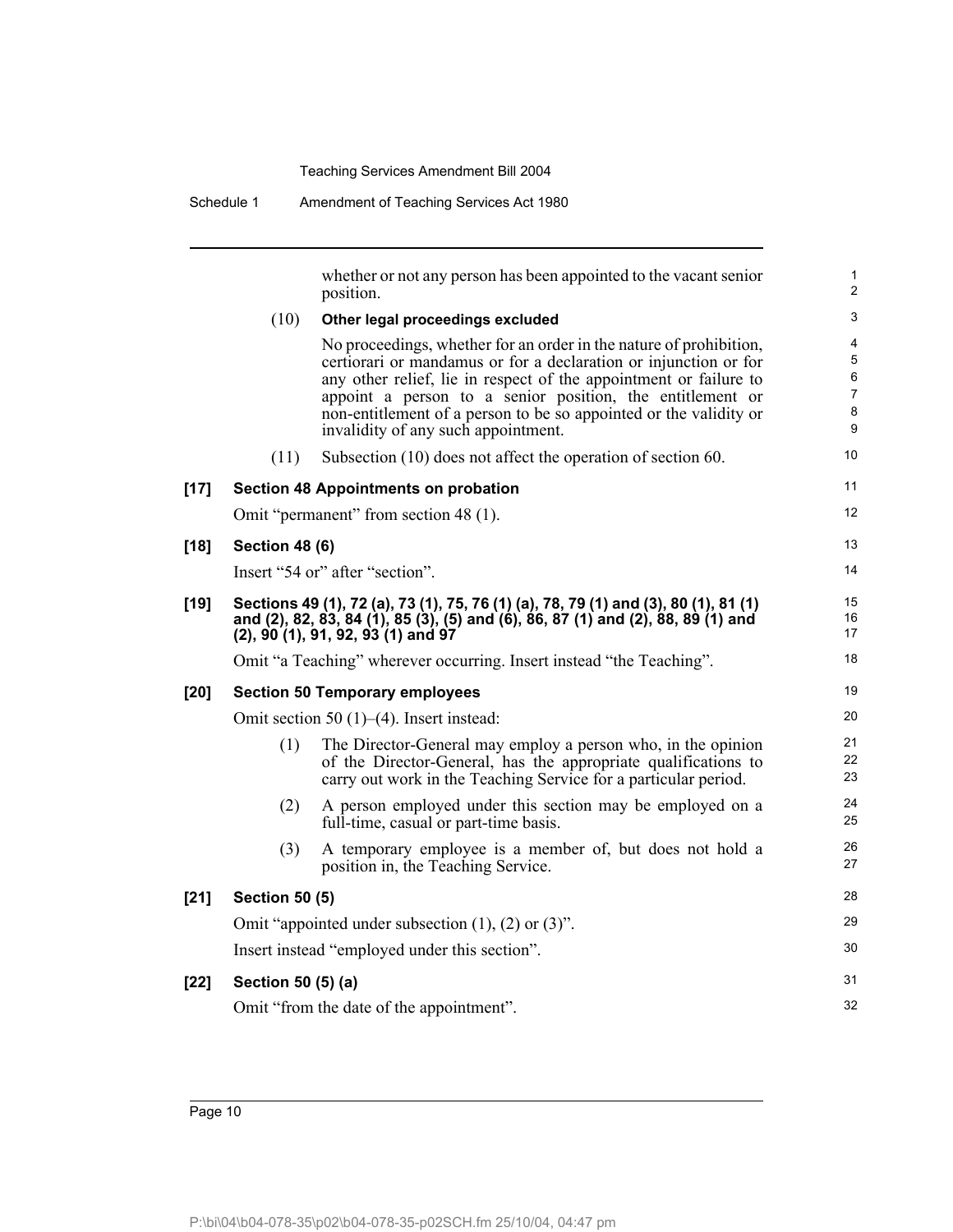Amendment of Teaching Services Act 1980 Schedule 1

| $[23]$ |    |                       | Section 51 Temporary appointments of officers<br>Omit "subsection $(2)$ " from section 51 $(1)$ .<br>Insert instead "subsections $(2)$ and $(3)$ ".                                                                                                                                                     | $\mathbf{1}$<br>2<br>3     |
|--------|----|-----------------------|---------------------------------------------------------------------------------------------------------------------------------------------------------------------------------------------------------------------------------------------------------------------------------------------------------|----------------------------|
| $[24]$ |    | <b>Section 51 (2)</b> | Omit "with the concurrence of the Secretary".                                                                                                                                                                                                                                                           | 4<br>5                     |
| $[25]$ |    | <b>Section 51 (3)</b> | Omit "of an officer of the Education Teaching Service to carry out the duties<br>of a permanent position".                                                                                                                                                                                              | 6<br>$\overline{7}$<br>8   |
| $[26]$ |    | <b>Section 51 (3)</b> |                                                                                                                                                                                                                                                                                                         | 9                          |
|        |    |                       | Omit "that service". Insert instead "the Teaching Service".                                                                                                                                                                                                                                             | 10                         |
| $[27]$ |    |                       | Part 4, Division 3                                                                                                                                                                                                                                                                                      | 11                         |
|        |    |                       | Omit the Division. Insert instead:                                                                                                                                                                                                                                                                      | 12                         |
|        |    | <b>Division 3</b>     | Performance management for school<br>principals                                                                                                                                                                                                                                                         | 13<br>14                   |
|        | 52 |                       | Performance reviews for school principals                                                                                                                                                                                                                                                               | 15                         |
|        |    | (1)                   | A school principal's performance must be reviewed, at least<br>annually, by the Director-General.                                                                                                                                                                                                       | 16<br>17                   |
|        |    | (2)                   | The Director-General may review the performance of a school<br>principal on such other occasions as the Director-General<br>considers appropriate.                                                                                                                                                      | 18<br>19<br>20             |
|        |    | (3)                   | The review of a school principal's performance is to have regard<br>to the performance criteria determined by the Director-General<br>and such other matters as the Director-General considers<br>relevant                                                                                              | 21<br>22<br>23<br>24       |
|        | 53 |                       | Performance improvement programs                                                                                                                                                                                                                                                                        | 25                         |
|        |    | (1)                   | If, following completion of the review of a school principal's<br>performance, the Director-General is of the opinion that the<br>principal is not performing his or her duties in a satisfactory<br>manner, the Director-General may implement a performance<br>improvement program for the principal. | 26<br>27<br>28<br>29<br>30 |
|        |    | (2)                   | The school principal must participate in any such performance<br>improvement program in the manner required by the program.                                                                                                                                                                             | 31<br>32                   |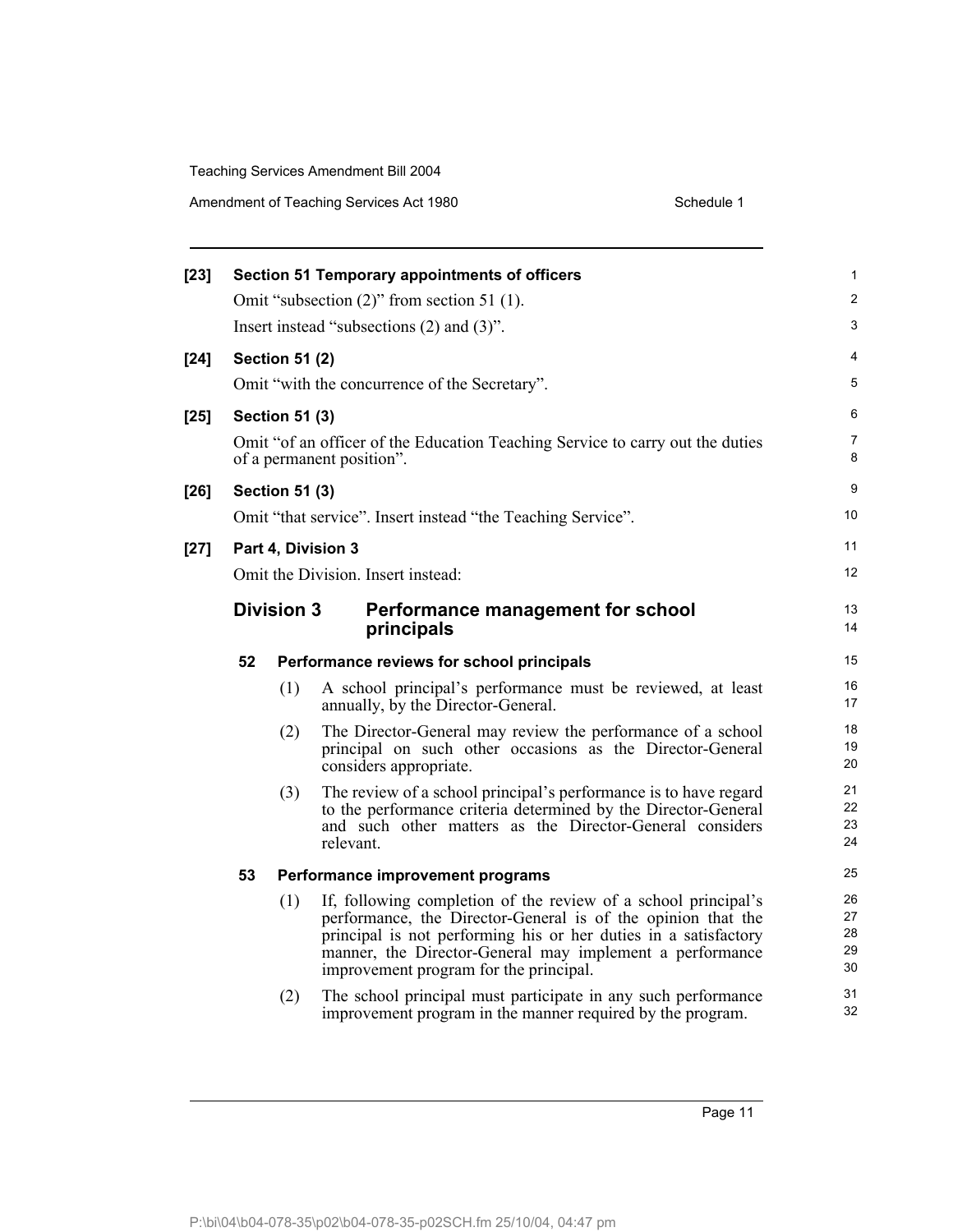Schedule 1 Amendment of Teaching Services Act 1980

|    | (3) |     | A performance improvement program is to be on such terms, and<br>is to be implemented for such period, as the Director-General<br>considers appropriate.                                                                                                                                                                                       | 1<br>$\overline{c}$<br>3           |
|----|-----|-----|------------------------------------------------------------------------------------------------------------------------------------------------------------------------------------------------------------------------------------------------------------------------------------------------------------------------------------------------|------------------------------------|
| 54 |     |     | Dealing with unsatisfactory performance                                                                                                                                                                                                                                                                                                        | 4                                  |
|    | (1) |     | If the Director-General is of the opinion that a school principal's<br>performance is still unsatisfactory following the completion of a<br>performance improvement program for the principal or following<br>the principal's failure to participate in, or to satisfactorily<br>complete, such a program, the Director-General may:           | 5<br>6<br>$\overline{7}$<br>8<br>9 |
|    |     | (a) | dismiss the school principal from the Teaching Service, or                                                                                                                                                                                                                                                                                     | 10                                 |
|    |     | (b) | demote the school principal to a lower position in the<br>Teaching Service.                                                                                                                                                                                                                                                                    | 11<br>12                           |
|    | (2) |     | Before taking any such action with respect to a school principal,<br>the Director-General must:                                                                                                                                                                                                                                                | 13<br>14                           |
|    |     | (a) | notify the principal in writing of the proposed action and<br>the reasons for taking that action, and                                                                                                                                                                                                                                          | 15<br>16                           |
|    |     | (b) | give the principal at least 21 days in which to make written<br>submissions to the Director-General in relation to the<br>proposed action, and                                                                                                                                                                                                 | 17<br>18<br>19                     |
|    |     | (c) | take into consideration any written submissions received<br>from the principal during that period.                                                                                                                                                                                                                                             | 20<br>21                           |
|    | (3) |     | The Director-General's decision to take action under subsection<br>(1) with respect to a school principal may, subject to subsection<br>$(2)$ , be carried into effect at any time.                                                                                                                                                            | 22<br>23<br>24                     |
|    | (4) |     | An appointment to a position in the Teaching Service that is<br>required as the result of taking action under subsection $(1)$ (b) is<br>to be made by the Director-General.                                                                                                                                                                   | 25<br>26<br>27                     |
|    | (5) |     | The Director-General may take action under this section with<br>respect to a school principal even though any of the steps for<br>dealing with a breach of discipline under Division 6 have been<br>taken with respect to the principal, but may do so only if no<br>finding has been made in relation to the alleged breach of<br>discipline. | 28<br>29<br>30<br>31<br>32<br>33   |
|    | (6) |     | This section does not limit or otherwise affect any power under<br>this or any other Act to dismiss or demote a school principal or to<br>suspend a school principal from duty.                                                                                                                                                                | 34<br>35<br>36                     |
|    |     |     |                                                                                                                                                                                                                                                                                                                                                |                                    |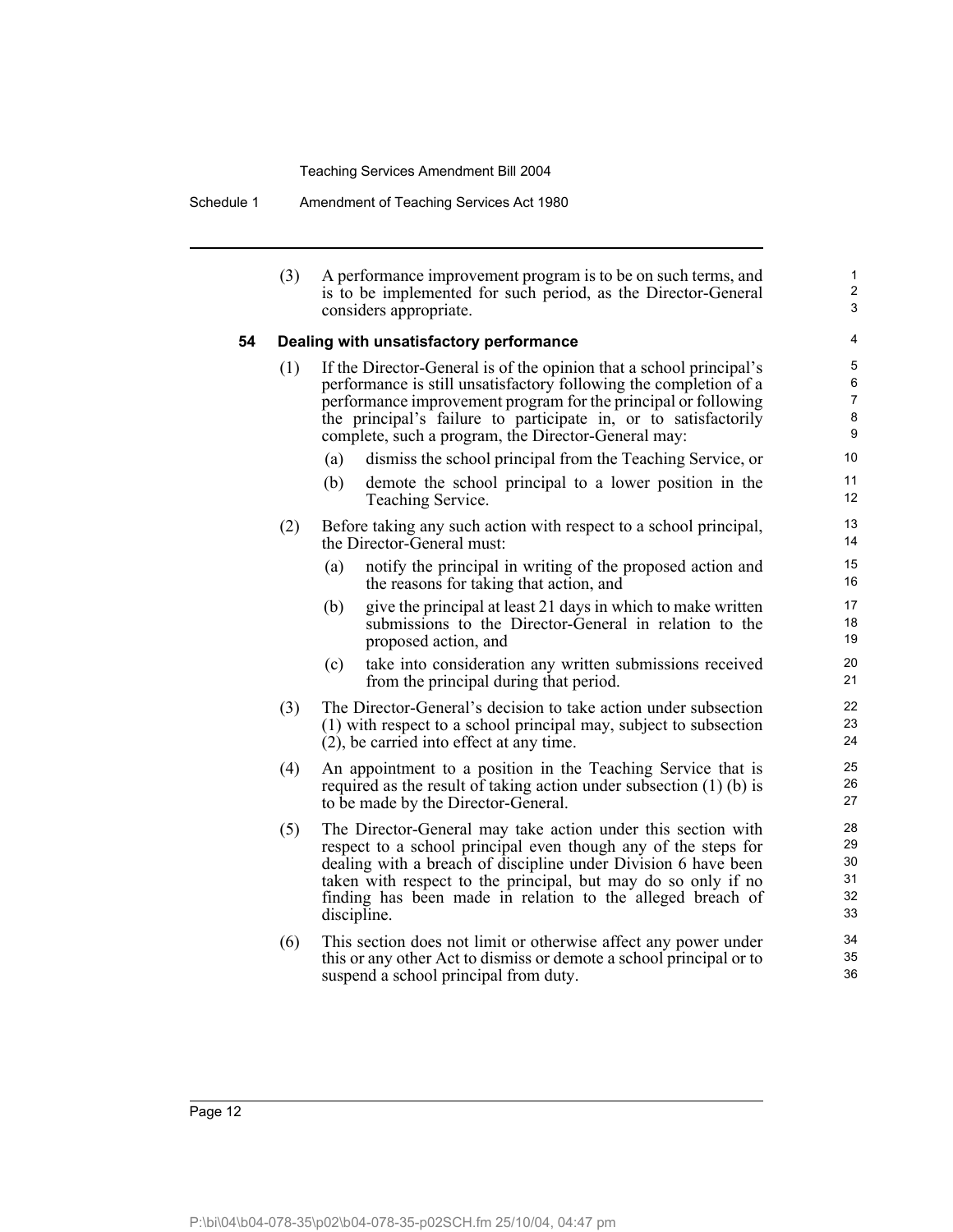Amendment of Teaching Services Act 1980 Schedule 1

| $[28]$ |    |                   | Part 4, Division 4, heading                                                                                                                                                                                | 1              |
|--------|----|-------------------|------------------------------------------------------------------------------------------------------------------------------------------------------------------------------------------------------------|----------------|
|        |    |                   | Omit "Service in the Teaching Services".                                                                                                                                                                   | $\overline{c}$ |
|        |    |                   | Insert instead "Miscellaneous provisions relating to the Teaching Service".                                                                                                                                | 3              |
| $[29]$ |    |                   | Part 4, Division 4, Subdivision 1, heading                                                                                                                                                                 | 4              |
|        |    |                   | Omit the heading.                                                                                                                                                                                          | 5              |
| $[30]$ |    |                   | Sections 59-59G                                                                                                                                                                                            | 6              |
|        |    |                   | Omit the sections.                                                                                                                                                                                         | 7              |
| $[31]$ |    | <b>Section 60</b> |                                                                                                                                                                                                            | 8              |
|        |    |                   | Omit the section. Insert instead:                                                                                                                                                                          | 9              |
|        | 60 |                   | <b>Promotion appeals</b>                                                                                                                                                                                   | 10             |
|        |    | (1)               | An officer <i>(the appellant)</i> may appeal to the Director-General<br>against the decision to appoint another officer to a vacant senior<br>position for which the appellant has unsuccessfully applied. | 11<br>12<br>13 |
|        |    | (2)               | Any such appeal must be made no later than 10 days after the day<br>on which the appellant is notified (orally or in writing) of the<br>decision concerned.                                                | 14<br>15<br>16 |
|        |    | (3)               | An appeal may only be made on the ground that the whole or any<br>part of the selection process for the position was irregular or<br>improper.                                                             | 17<br>18<br>19 |
|        |    | (4)               | After considering the appeal and such other information as the<br>Director-General considers appropriate, the Director-General<br>may:                                                                     | 20<br>21<br>22 |
|        |    |                   | allow or disallow the appeal, and<br>(a)                                                                                                                                                                   | 23             |
|        |    |                   | (b)<br>make such determination with respect to the appeal as the<br>Director-General thinks fit.                                                                                                           | 24<br>25       |
|        |    | (5)               | The decision of the Director-General under subsection (4) is<br>final.                                                                                                                                     | 26<br>27       |
| $[32]$ |    |                   | <b>Section 61 Promotions committees</b>                                                                                                                                                                    | 28             |
|        |    | Omit the section. |                                                                                                                                                                                                            | 29             |
|        |    |                   |                                                                                                                                                                                                            |                |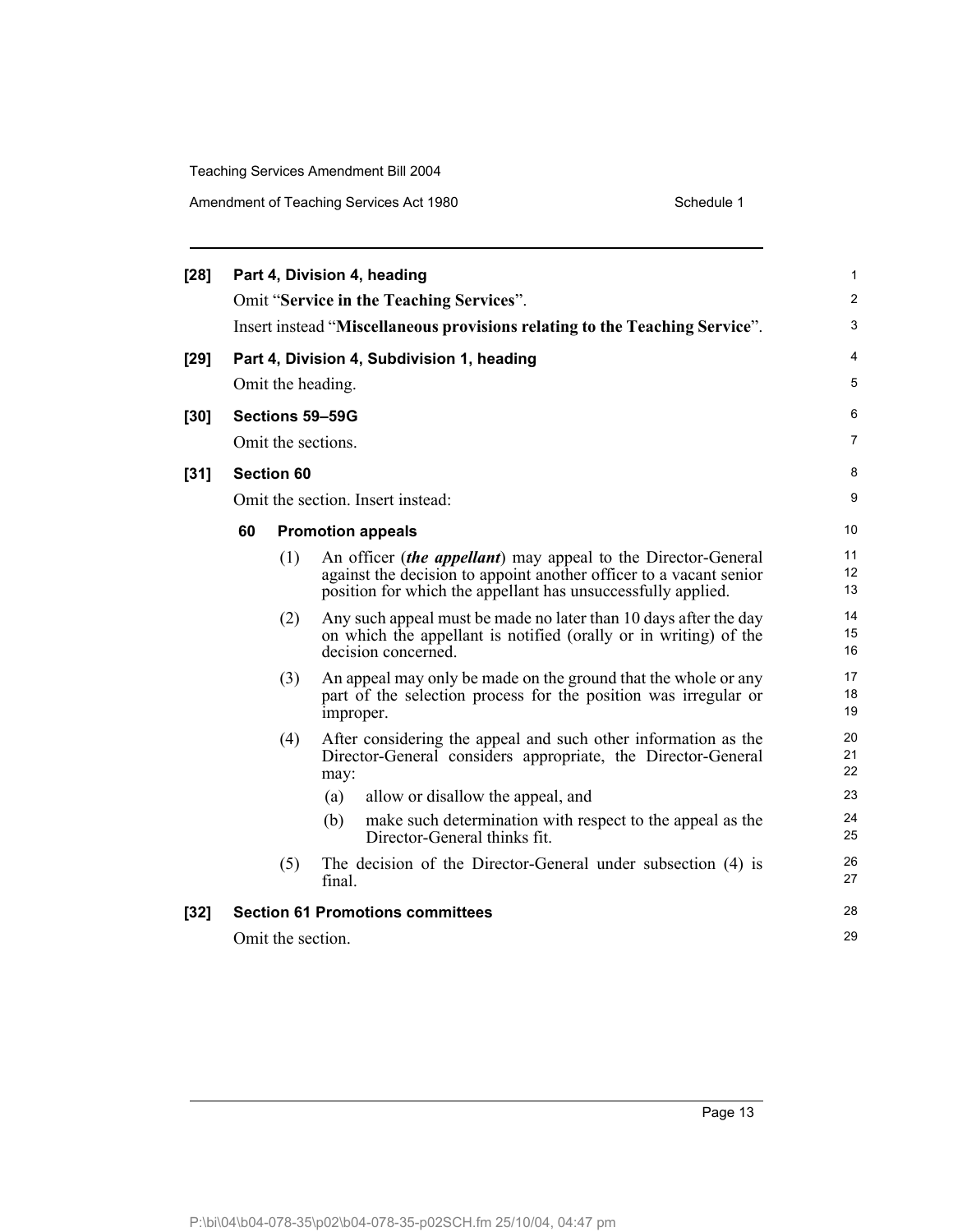Schedule 1 Amendment of Teaching Services Act 1980

| $[33]$ | Section 62 No appeal to GREAT                                                                                                                           | 1                   |
|--------|---------------------------------------------------------------------------------------------------------------------------------------------------------|---------------------|
|        | Omit "A decision or determination, under this Subdivision, of the<br>Director-General of Education" from section 62 (1).                                | $\overline{c}$<br>3 |
|        | Insert instead "The decision of the Director-General to appoint a person to a<br>vacant senior position".                                               | 4<br>5              |
| $[34]$ | <b>Section 62 (2)</b>                                                                                                                                   | 6                   |
|        | Omit the subsection.                                                                                                                                    | 7                   |
| $[35]$ | Part 4, Division 4, Subdivision 2 Filling vacancies in the Technical and<br><b>Further Education Teaching Service</b>                                   | 8<br>9              |
|        | Omit the Subdivision.                                                                                                                                   | 10                  |
| $[36]$ | Part 4, Division 4, Subdivision 3, heading                                                                                                              | 11                  |
|        | Omit the heading.                                                                                                                                       | 12                  |
| $[37]$ | Sections 71 and 71A                                                                                                                                     | 13                  |
|        | Omit the sections.                                                                                                                                      | 14                  |
| $[38]$ | Sections 72–76, 78 (b), 79 (3), 81 (1) (c), (2) (c) and (4A), 84 (1), 85 (1) and (6), 86, 87 (1) and (2), 88, 89 (1) and (3), 90, 92 (1) and 93 (3) (a) | 15<br>16            |
|        | Omit "appropriate Director-General" wherever occurring.                                                                                                 | 17                  |
|        | Insert instead "Director-General".                                                                                                                      | 18                  |
| $[39]$ | <b>Section 73 Excessive salaries</b>                                                                                                                    | 19                  |
|        | Omit "Secretary" from section 73 (1) (b) (i).                                                                                                           | 20                  |
|        | Insert instead "Director-General".                                                                                                                      | 21                  |
| $[40]$ | Section 73 (1) (b) (ii)                                                                                                                                 | 22                  |
|        | Omit "of which the officer is a member".                                                                                                                | 23                  |
| $[41]$ | Section 76 Retirement or transfer of officers through invalidity or<br>incapacity                                                                       | 24<br>25            |
|        | Insert "or" after "Service," in section 76 (1) (e) (i).                                                                                                 | 26                  |
|        |                                                                                                                                                         |                     |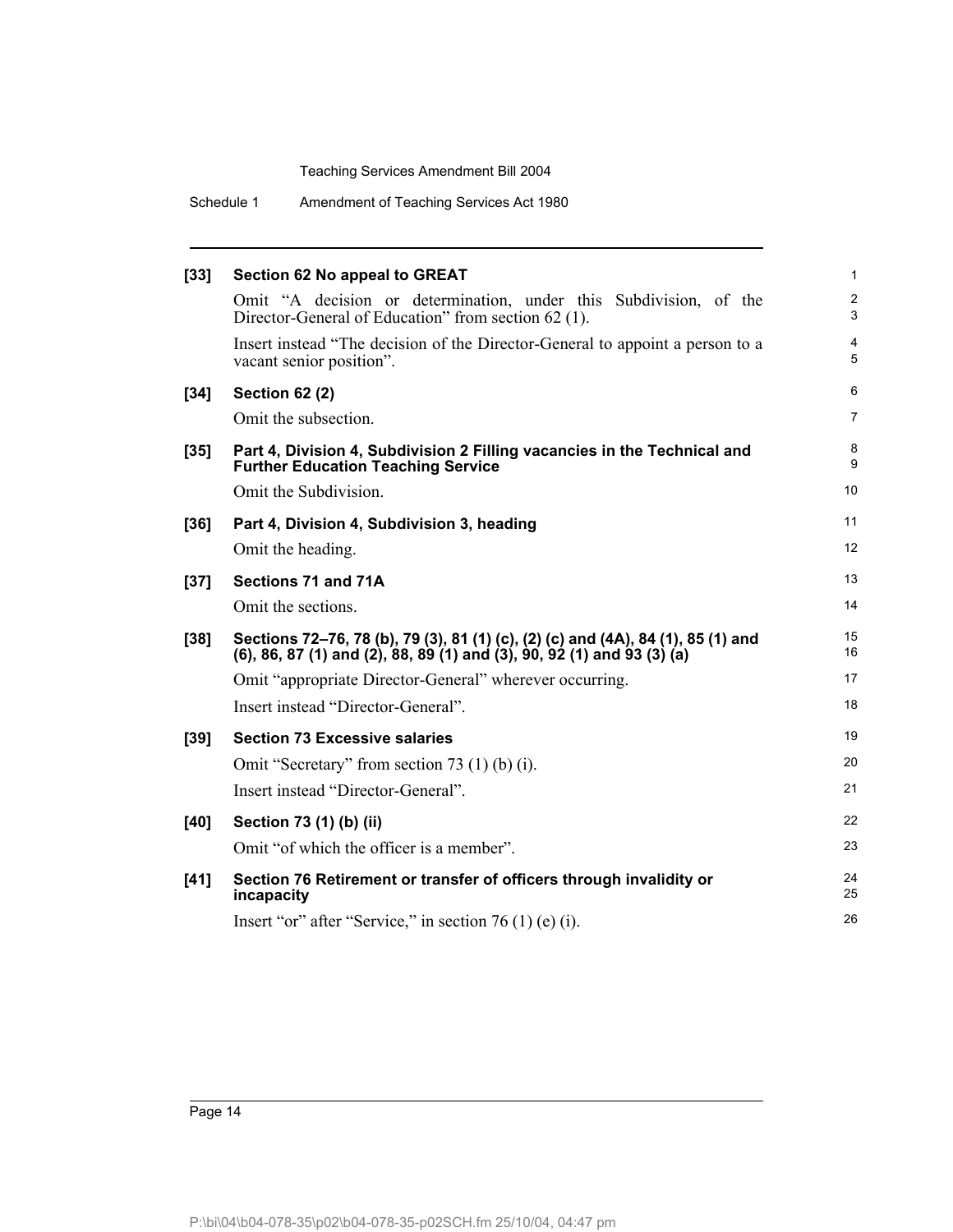| Schedule 1 |  |
|------------|--|
|            |  |

| $[42]$ | Section 76 (1) (e) (ii)                       |                                   |                                                                                                                                                                                                                                                        | 1                       |
|--------|-----------------------------------------------|-----------------------------------|--------------------------------------------------------------------------------------------------------------------------------------------------------------------------------------------------------------------------------------------------------|-------------------------|
|        |                                               |                                   | Omit the subparagraph. Insert instead:                                                                                                                                                                                                                 | $\overline{\mathbf{c}}$ |
|        |                                               | (ii)                              | if the appropriate Department Head (within the<br>meaning of the Public Sector Employment and<br>Management Act 2002) so approves, to some<br>position in the Public Service,                                                                          | 3<br>4<br>5<br>6        |
|        |                                               |                                   |                                                                                                                                                                                                                                                        | 7                       |
| $[43]$ | Section 76 (1) (e) (iii)                      | Omit the subparagraph.            |                                                                                                                                                                                                                                                        | 8                       |
|        |                                               |                                   |                                                                                                                                                                                                                                                        |                         |
| $[44]$ |                                               | Sections 78 (b) and 90 (1)        |                                                                                                                                                                                                                                                        | 9                       |
|        |                                               |                                   | Omit "that Director-General" wherever occurring.                                                                                                                                                                                                       | 10<br>11                |
|        |                                               |                                   | Insert instead "the Director-General".                                                                                                                                                                                                                 |                         |
| $[45]$ | Sections 81 (6) and 85 (3)–(5)                |                                   |                                                                                                                                                                                                                                                        | 12<br>13                |
|        | Omit "a Director-General" wherever occurring. |                                   |                                                                                                                                                                                                                                                        |                         |
|        | Insert instead "the Director-General".        |                                   |                                                                                                                                                                                                                                                        | 14                      |
| [46]   | <b>Section 83 Breaches of discipline</b>      |                                   |                                                                                                                                                                                                                                                        | 15                      |
|        |                                               | Insert at the end of the section: |                                                                                                                                                                                                                                                        | 16                      |
|        | (2)                                           |                                   | Subsection (1) does not apply in relation to a school principal to<br>the extent that the principal is inefficient or incompetent in the<br>discharge of his or her duties.<br>Note. A school principal's unsatisfactory performance may be dealt with | 17<br>18<br>19<br>20    |
|        |                                               |                                   | under Division 3 of this Part.                                                                                                                                                                                                                         | 21                      |
| $[47]$ |                                               | Sections 84 (2) and 87 (4)        |                                                                                                                                                                                                                                                        | 22                      |
|        |                                               | Omit "or 101" wherever occurring. |                                                                                                                                                                                                                                                        | 23                      |
| $[48]$ |                                               |                                   | Section 85 Punishment for breaches of discipline                                                                                                                                                                                                       | 24                      |
|        | wherever occurring.                           |                                   | Omit "of which he or she is a member" from section $85(1)(a)(v)$ and (b)                                                                                                                                                                               | 25<br>26                |
| $[49]$ | <b>Section 85 (2)</b>                         |                                   |                                                                                                                                                                                                                                                        | 27                      |
|        |                                               |                                   | Omit "to whom the recommendation is made".                                                                                                                                                                                                             | 28                      |
| [50]   |                                               | <b>Sections 85 (6) and 93</b>     |                                                                                                                                                                                                                                                        | 29                      |
|        |                                               |                                   | Omit "appropriate Department" wherever occurring.                                                                                                                                                                                                      | 30                      |
|        |                                               | Insert instead "Department".      |                                                                                                                                                                                                                                                        | 31                      |
|        |                                               |                                   |                                                                                                                                                                                                                                                        |                         |

Page 15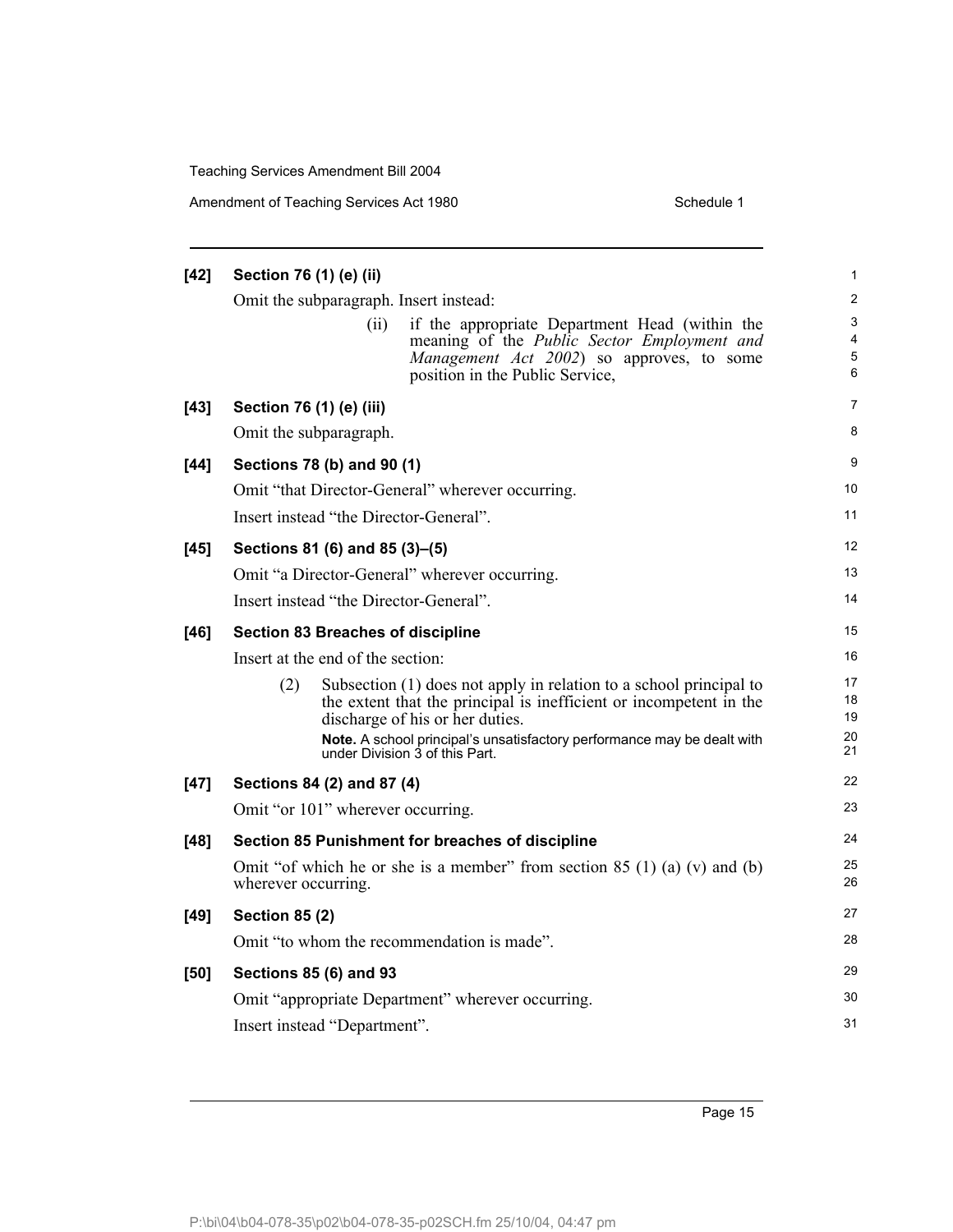Schedule 1 Amendment of Teaching Services Act 1980

| $[51]$ | Section 89 Officers and temporary employees prohibited from engaging<br>in employment except under this Act                                                                                                                                                                                               | 1<br>$\overline{2}$        |
|--------|-----------------------------------------------------------------------------------------------------------------------------------------------------------------------------------------------------------------------------------------------------------------------------------------------------------|----------------------------|
|        | Omit "of the Education Teaching Service employed on a casual basis or a<br>temporary employee of the Technical and Further Education Teaching Service<br>employed on a part-time basis" from section 89 (1).                                                                                              | 3<br>4<br>5                |
|        | Insert instead "employed on a casual basis".                                                                                                                                                                                                                                                              | 6                          |
| $[52]$ | Section 91 Recovery of salary etc                                                                                                                                                                                                                                                                         | 7                          |
|        | Omit "section 25". Insert instead "section 13".                                                                                                                                                                                                                                                           | 8                          |
| $[53]$ | Section 92 Deduction from salary or wages for use of building or<br>provision of services                                                                                                                                                                                                                 | 9<br>10                    |
|        | Omit "Public Employment Industrial Relations Authority" from section 92<br>(1).                                                                                                                                                                                                                           | 11<br>12                   |
|        | Insert instead "Public Employment Office".                                                                                                                                                                                                                                                                | 13                         |
| $[54]$ | Section 94 Saving as to Minister's authority                                                                                                                                                                                                                                                              | 14                         |
|        | Omit "Services". Insert instead "Service".                                                                                                                                                                                                                                                                | 15                         |
| $[55]$ | Section 95 Appointments etc to be notified in Education Gazette                                                                                                                                                                                                                                           | 16                         |
|        | Omit section 95 $(1)$ (b).                                                                                                                                                                                                                                                                                | 17                         |
| [56]   | <b>Section 96</b>                                                                                                                                                                                                                                                                                         | 18                         |
|        | Omit the section. Insert instead:                                                                                                                                                                                                                                                                         | 19                         |
|        | 96<br><b>Evidence as to Education Gazette</b>                                                                                                                                                                                                                                                             | 20                         |
|        | A document purporting to be an issue of the Education Gazette is<br>admissible in evidence in any proceedings, including<br>proceedings before the Government and Related Employees<br>Appeal Tribunal, and is, until the contrary is proved, taken to be<br>a copy of an issue of the Education Gazette. | 21<br>22<br>23<br>24<br>25 |
| $[57]$ | Section 98 Certain Acts apply to officers and temporary employees                                                                                                                                                                                                                                         | 26                         |
|        | Omit the section.                                                                                                                                                                                                                                                                                         | 27                         |
| $[58]$ | Section 99 Making of regulations by Governor                                                                                                                                                                                                                                                              | 28                         |
|        | Omit "Part 2 or" wherever occurring.                                                                                                                                                                                                                                                                      | 29                         |
| $[59]$ | Section 100 Making of regulations by Director-General                                                                                                                                                                                                                                                     | 30                         |
|        | Omit "or promotion to" from section $100(1)(a)$ .                                                                                                                                                                                                                                                         | 31                         |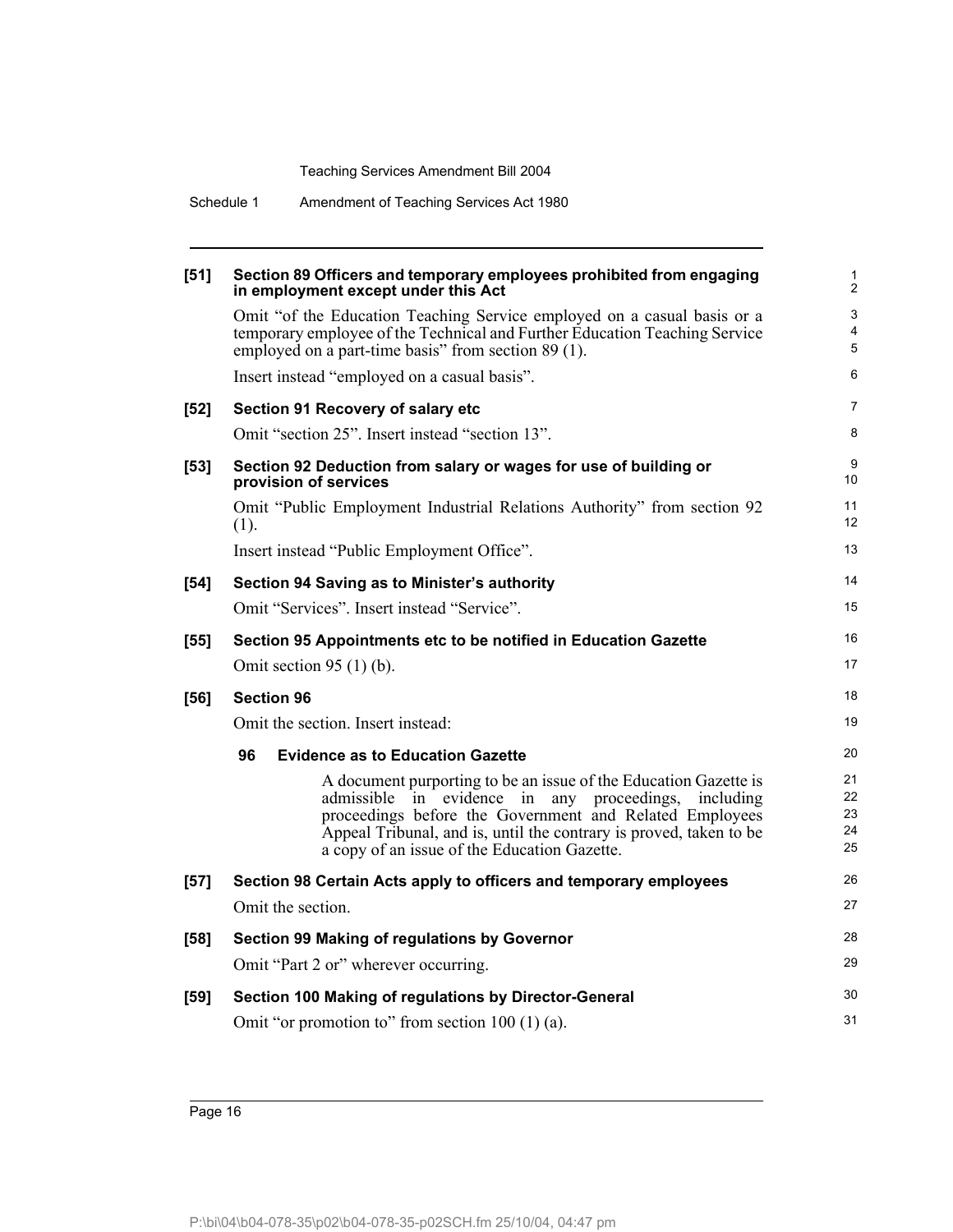Amendment of Teaching Services Act 1980 Schedule 1

| $\overline{\mathbf{c}}$<br>3<br>4<br>5<br>6<br>7<br>8         |
|---------------------------------------------------------------|
|                                                               |
|                                                               |
|                                                               |
|                                                               |
|                                                               |
|                                                               |
|                                                               |
| 9<br>10                                                       |
| 11                                                            |
| 12                                                            |
| 13                                                            |
| 14                                                            |
| 15                                                            |
| 16                                                            |
| 17                                                            |
| 18                                                            |
| 19<br>20                                                      |
| 21                                                            |
| 22                                                            |
| 23<br>24                                                      |
| 25                                                            |
| 26<br>27<br>28<br>29<br>30                                    |
| <b>amending Act</b> means the Teaching Services Amendment Act |

Page 17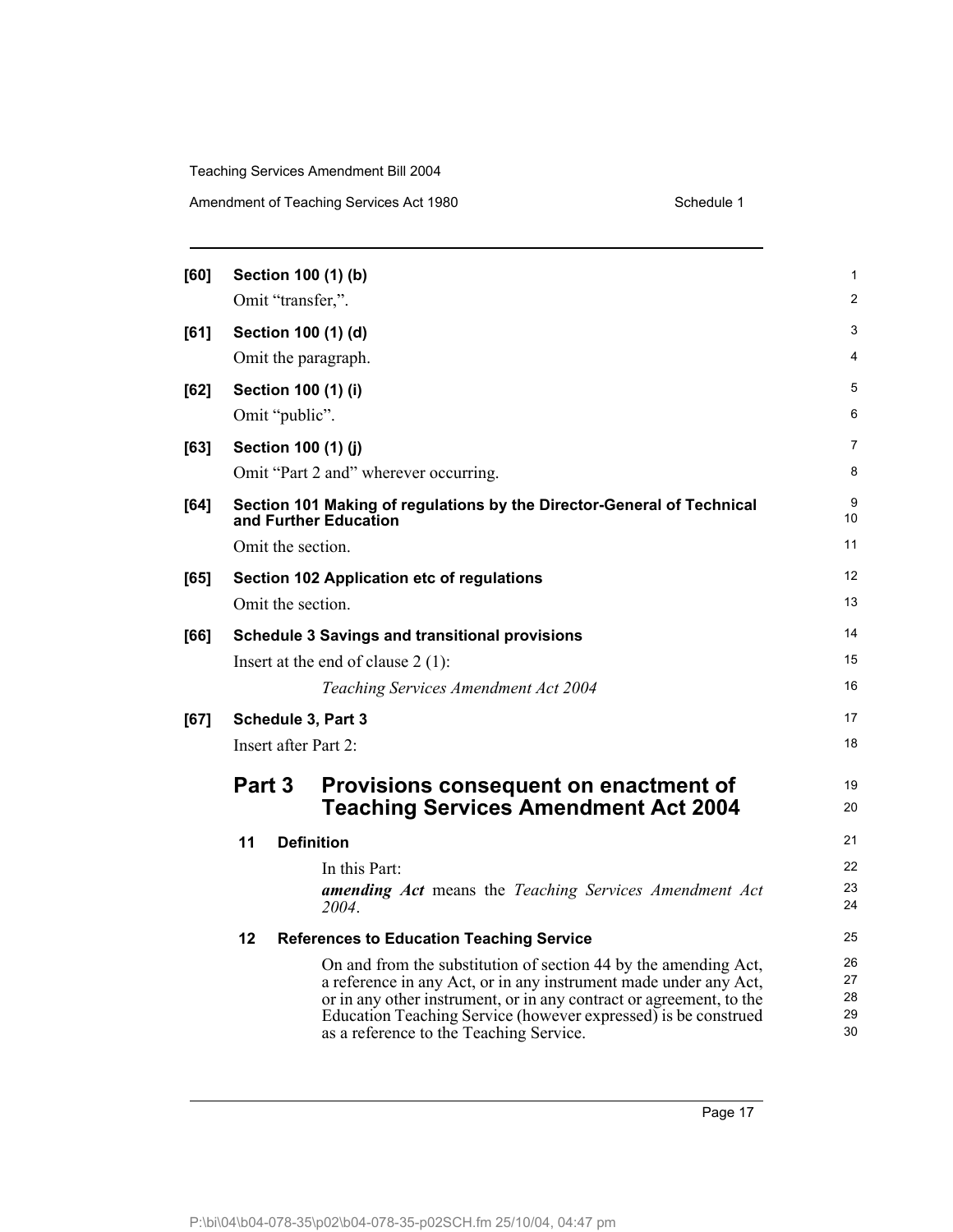Schedule 1 Amendment of Teaching Services Act 1980

| 13 | Continuation of existing determinations and agreements                                                                                                                                                                                                                                                             | $\mathbf{1}$                                                      |
|----|--------------------------------------------------------------------------------------------------------------------------------------------------------------------------------------------------------------------------------------------------------------------------------------------------------------------|-------------------------------------------------------------------|
|    | Any determination of conditions of employment under section 25<br>(1)<br>made by the Director-General and in force immediately before<br>the repeal of that section by the amending Act is taken to be, after<br>that repeal, a determination made under section 13 as inserted by<br>the amending Act.            | $\overline{\mathbf{c}}$<br>3<br>$\overline{\mathbf{4}}$<br>5<br>6 |
|    | Any agreement between the Director-General and an association<br>(2)<br>or organisation made under section 26 and in force immediately<br>before the repeal of that section by the amending Act is taken to<br>be, after that repeal, an agreement made under section 14 as<br>inserted by the amending Act.       | 7<br>8<br>9<br>10<br>11                                           |
| 14 | Performance management for school principals                                                                                                                                                                                                                                                                       | 12                                                                |
|    | Division 3 of Part 4 (as substituted by the amending Act) extends<br>to a school principal holding office before the commencement of<br>the substitution of that Division, but only in relation to the school<br>principal's performance after that commencement.                                                  | 13<br>14<br>15<br>16                                              |
| 15 | <b>General savings</b>                                                                                                                                                                                                                                                                                             | 17                                                                |
|    | Anything done by the Director-General that, immediately before<br>the substitution of Part 2 by the amending Act, had effect under<br>(or was done for the purposes of) this Act continues to have effect<br>under (or is taken to have been done for the purposes of) this Act<br>as amended by the amending Act. | 18<br>19<br>20<br>21<br>22                                        |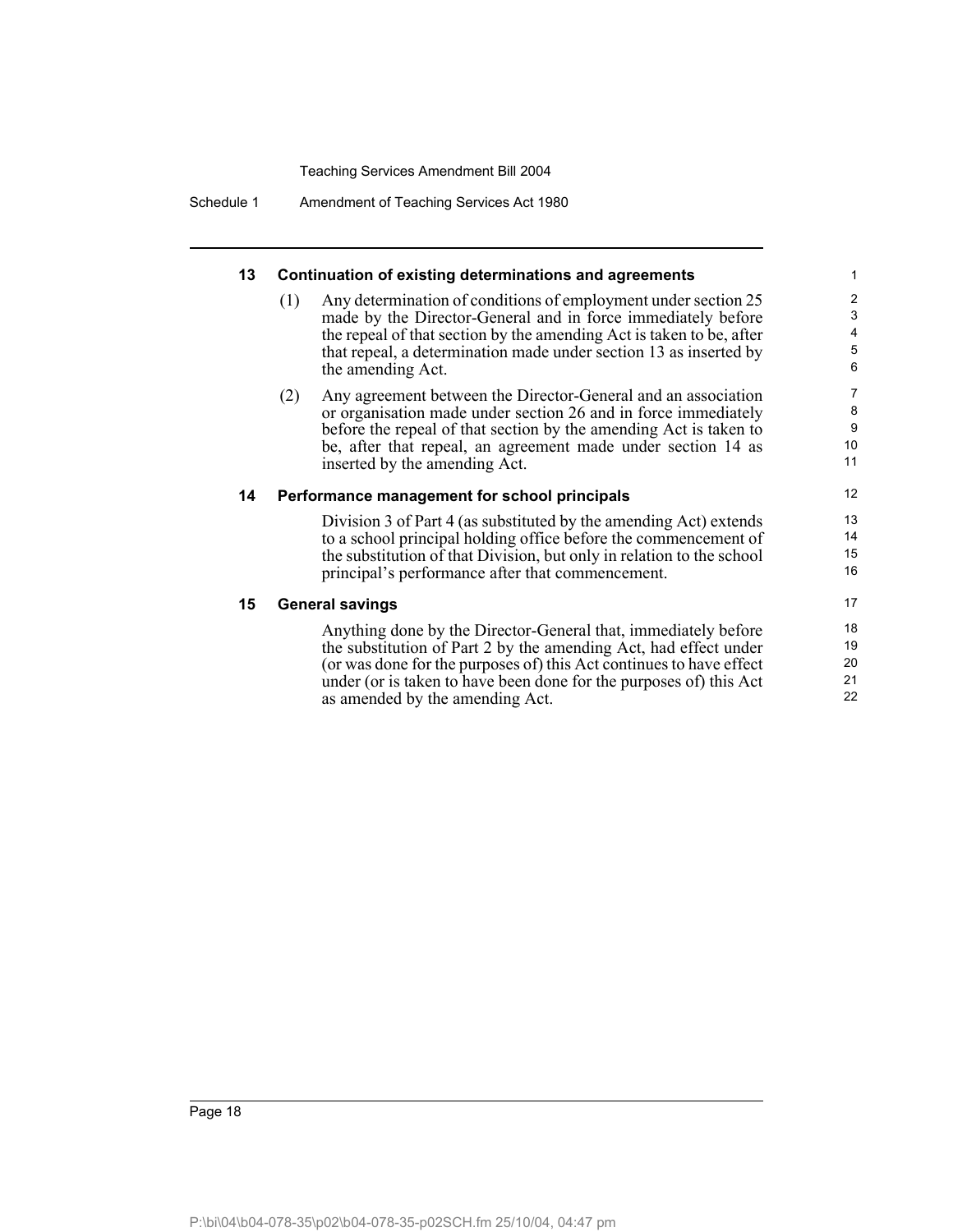Amendment of other legislation Schedule 2

|       | Amendment of other legislation<br><b>Schedule 2</b>                                                                                                 | 1           |
|-------|-----------------------------------------------------------------------------------------------------------------------------------------------------|-------------|
|       | (Section 4)                                                                                                                                         | 2           |
| 2.1   | <b>Anti-Discrimination Act 1977 No 48</b>                                                                                                           | 3           |
| [1]   | Section 4B References to certain employers                                                                                                          | 4           |
|       | Omit section 4B (1) (c). Insert instead:                                                                                                            | 5           |
|       | in relation to employment in the Teaching Service, is a<br>(c)<br>reference to the Director-General of the Department of<br>Education and Training. | 6<br>7<br>8 |
| $[2]$ | Sections 4B (2), 49ZU (3) (paragraph (a) of the definition of "employed in<br>the public sector") and $122B(1)$ (a1)                                | 9<br>10     |
|       | Omit "Education Teaching Service" wherever occurring.                                                                                               | 11          |
|       | Insert instead "Teaching Service".                                                                                                                  | 12          |
| [3]   | Section 4B (2)                                                                                                                                      | 13          |
|       | Omit "School Education". Insert instead "Education and Training".                                                                                   | 14          |
| 2.2   | <b>Education Act 1990 No 8</b>                                                                                                                      | 15          |
|       | Section 104 Staff of the Board                                                                                                                      | 16          |
|       | Omit "a teaching service" from section 104 (2).                                                                                                     | 17          |
|       | Insert instead "the Teaching Service".                                                                                                              | 18          |
| 2.3   | <b>Education Teaching Service Regulation 2001</b>                                                                                                   | 19          |
| [1]   | <b>Clause 1 Name of Regulation</b>                                                                                                                  | 20          |
|       | Omit "Education".                                                                                                                                   | 21          |
| [2]   | <b>Clause 3 Definitions</b>                                                                                                                         | 22          |
|       | Omit "Education" from the definition of <i>member of staff</i> in clause 3 (1).                                                                     | 23          |
| [3]   | Clauses 3 (1) (paragraph (c) of the definition of "statutory conditions of<br>service") and $\ddot{5}$ (2) (c)                                      | 24<br>25    |
|       | Omit "section 25" wherever occurring. Insert instead "section 13".                                                                                  | 26          |
| [4]   | Clause 3 (1), definition of "the Act"                                                                                                               | 27          |
|       | Omit "Services". Insert instead "Service".                                                                                                          | 28          |

Page 19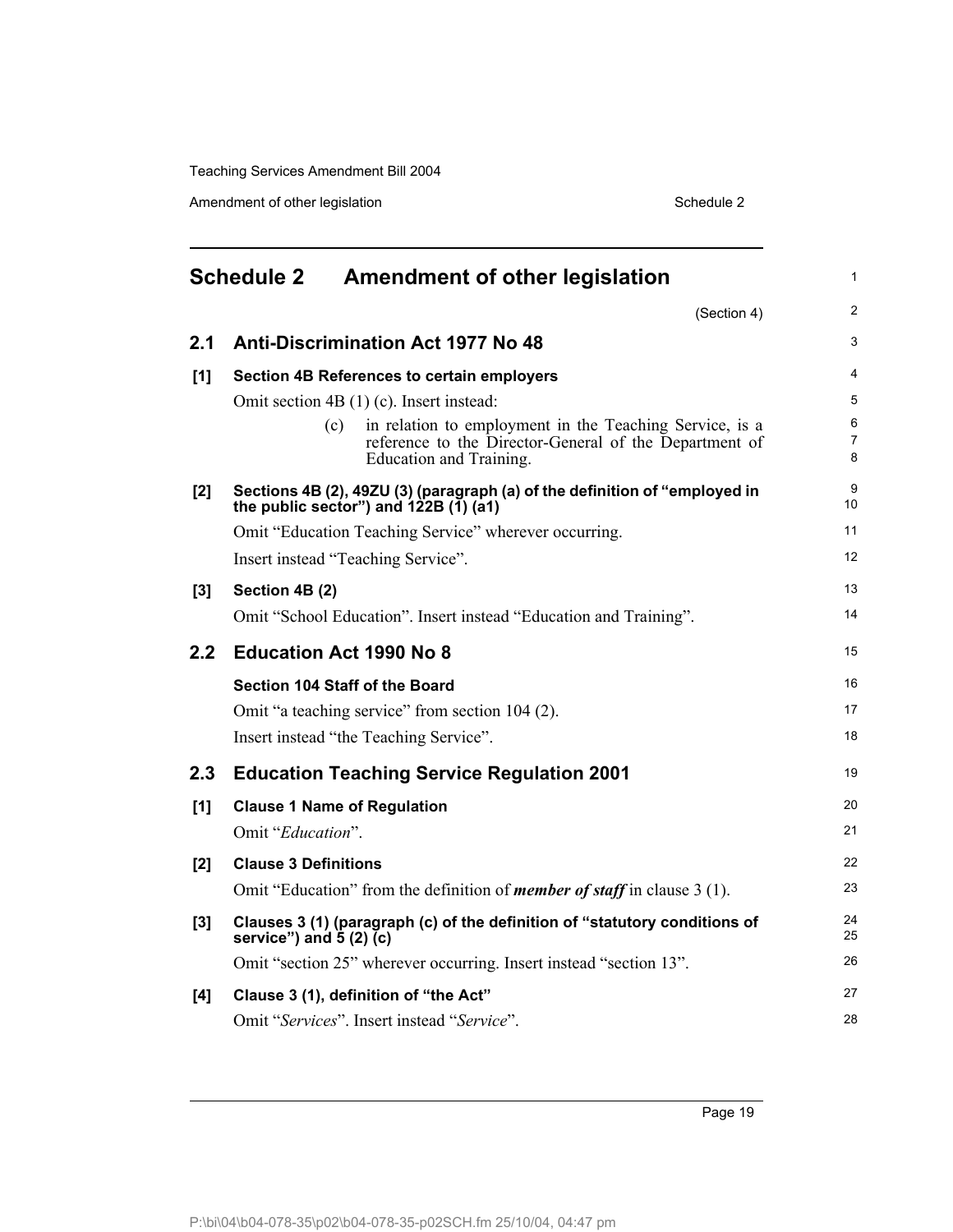Schedule 2 Amendment of other legislation

| [5] | Clause 13 "Prescribed officers" for purposes of Division 6 of Part 4 of the<br>Act                                          | $\mathbf{1}$<br>2              |
|-----|-----------------------------------------------------------------------------------------------------------------------------|--------------------------------|
|     | Omit "in its application to the Education Teaching Service" wherever<br>occurring.                                          | $\mathbf{3}$<br>$\overline{4}$ |
| 2.4 | Energy Administration Act 1987 No 103                                                                                       | 5                              |
|     | Schedule 1 Superannuation and other rights of employees of the<br>Corporation                                               | 6<br>$\overline{7}$            |
|     | Omit "a Teaching" from clauses $3(1)(a)$ and $4(1)(b)(i)$ wherever occurring.                                               | 8                              |
|     | Insert instead "the Teaching".                                                                                              | 9                              |
| 2.5 | Freedom of Information Act 1989 No 5                                                                                        | 10                             |
| [1] | <b>Section 6 Definitions</b>                                                                                                | 11                             |
|     | Omit paragraph (e) of the definition of <i>responsible Minister</i> in section $6(1)$ .                                     | 12                             |
|     | Insert instead:                                                                                                             | 13                             |
|     | in relation to the Teaching Service—the Minister<br>(e)<br>administering the Teaching Service Act 1980, or                  | 14<br>15                       |
| [2] | Section 6 (1), definition of "Teaching Service"                                                                             | 16                             |
|     | Omit the definition.                                                                                                        | 17                             |
| [3] | <b>Section 7 Public authorities</b>                                                                                         | 18                             |
|     | Omit section $7(1)$ (e). Insert instead:                                                                                    | 19                             |
|     | the Teaching Service, or<br>(e)                                                                                             | 20                             |
| 2.6 | <b>Government and Related Employees Appeal Tribunal Act</b><br>1980 No 39                                                   | 21<br>22                       |
| [1] | <b>Section 4 Definitions</b>                                                                                                | 23                             |
|     | Omit paragraph (b) of the definition of <i>employee</i> in section $4(1)$ .                                                 | 24                             |
|     | Insert instead:                                                                                                             | 25                             |
|     | a person who is an officer, or a temporary employee,<br>(b)<br>within the meaning of the <i>Teaching Service Act 1980</i> , | 26<br>27                       |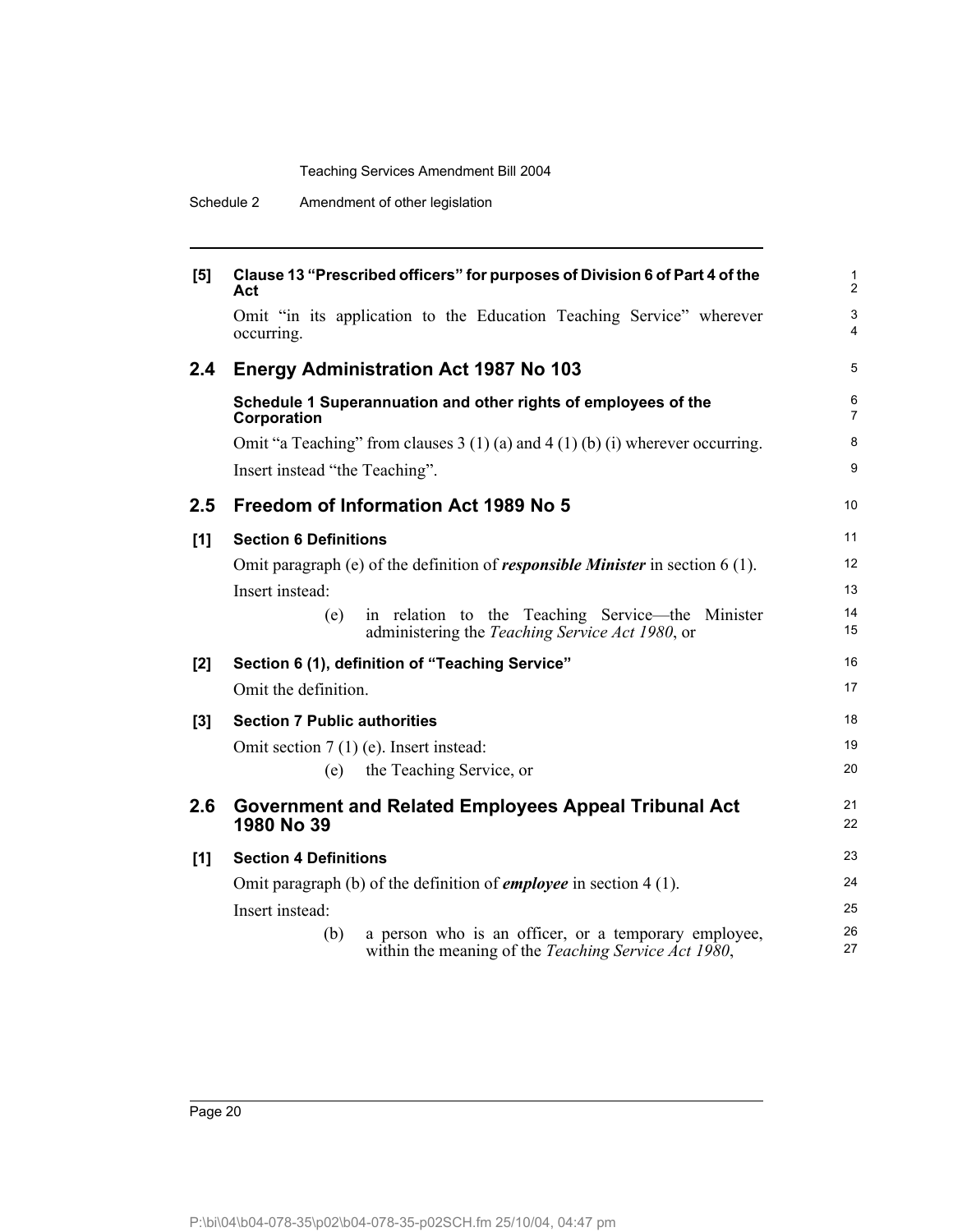Amendment of other legislation Schedule 2

| $[2]$ | Section 4 (1), definition of "employer"                                                                                                                                                                                                                                                                                                                                                       | $\mathbf{1}$                                     |  |  |
|-------|-----------------------------------------------------------------------------------------------------------------------------------------------------------------------------------------------------------------------------------------------------------------------------------------------------------------------------------------------------------------------------------------------|--------------------------------------------------|--|--|
|       | Omit paragraph (b). Insert instead:                                                                                                                                                                                                                                                                                                                                                           | $\overline{2}$                                   |  |  |
|       | in relation to an employee of the class referred to in<br>(b)<br>paragraph (b) of that definition:                                                                                                                                                                                                                                                                                            | 3<br>4                                           |  |  |
|       | for the purposes of those provisions of this Act<br>(i)<br>relating to the membership and constitution of the<br>Tribunal—the Director-General of the Department<br>of Education and Training, and                                                                                                                                                                                            | $\overline{5}$<br>$\,6\,$<br>$\overline{7}$<br>8 |  |  |
|       | for the purposes of those provisions of this Act<br>(ii)<br>relating to the making of appeals and the hearing of<br>appeals—the person against whose decision the<br>appeal is made (being, as the case may require, the<br>Director-General of the Department of Education<br>and Training or a prescribed officer within the<br>meaning of section 82 of the Teaching Service Act<br>1980), | 9<br>10<br>11<br>12<br>13<br>14<br>15<br>16      |  |  |
| $[3]$ | <b>Section 21 Excluded circumstances</b>                                                                                                                                                                                                                                                                                                                                                      | 17                                               |  |  |
|       | Omit section 21 (1) (j) (ii). Insert instead:                                                                                                                                                                                                                                                                                                                                                 |                                                  |  |  |
|       | a temporary employee within the meaning of the<br>(ii)<br>Teaching Service Act 1980, or                                                                                                                                                                                                                                                                                                       | 19<br>20                                         |  |  |
| [4]   | Schedule 2 Provisions relating to the nomination of employers'<br>representatives and employees' representatives                                                                                                                                                                                                                                                                              | 21<br>22                                         |  |  |
|       | Omit clause 4 (b). Insert instead:                                                                                                                                                                                                                                                                                                                                                            | 23                                               |  |  |
|       | a member of the Teaching Service, or<br>(b)                                                                                                                                                                                                                                                                                                                                                   | 24                                               |  |  |
| 2.7   | Guardianship Act 1987 No 257                                                                                                                                                                                                                                                                                                                                                                  | 25                                               |  |  |
|       | <b>Schedule 1 Provisions relating to the Tribunal</b>                                                                                                                                                                                                                                                                                                                                         |                                                  |  |  |
|       | Omit "a Teaching" from clauses $5(1)(a)$ and $6(1)(b)(i)$ wherever occurring.                                                                                                                                                                                                                                                                                                                 | 27                                               |  |  |
|       | Insert instead "the Teaching".                                                                                                                                                                                                                                                                                                                                                                | 28                                               |  |  |
| 2.8   | <b>Health Records and Information Privacy Act 2002 No 71</b>                                                                                                                                                                                                                                                                                                                                  | 29                                               |  |  |
|       | <b>Section 4 Definitions</b>                                                                                                                                                                                                                                                                                                                                                                  | 30                                               |  |  |
|       | Omit "Education" from the definitions of <i>public sector agency</i> and <i>public</i><br>sector official wherever occurring in section 4 (1).                                                                                                                                                                                                                                                | 31<br>32                                         |  |  |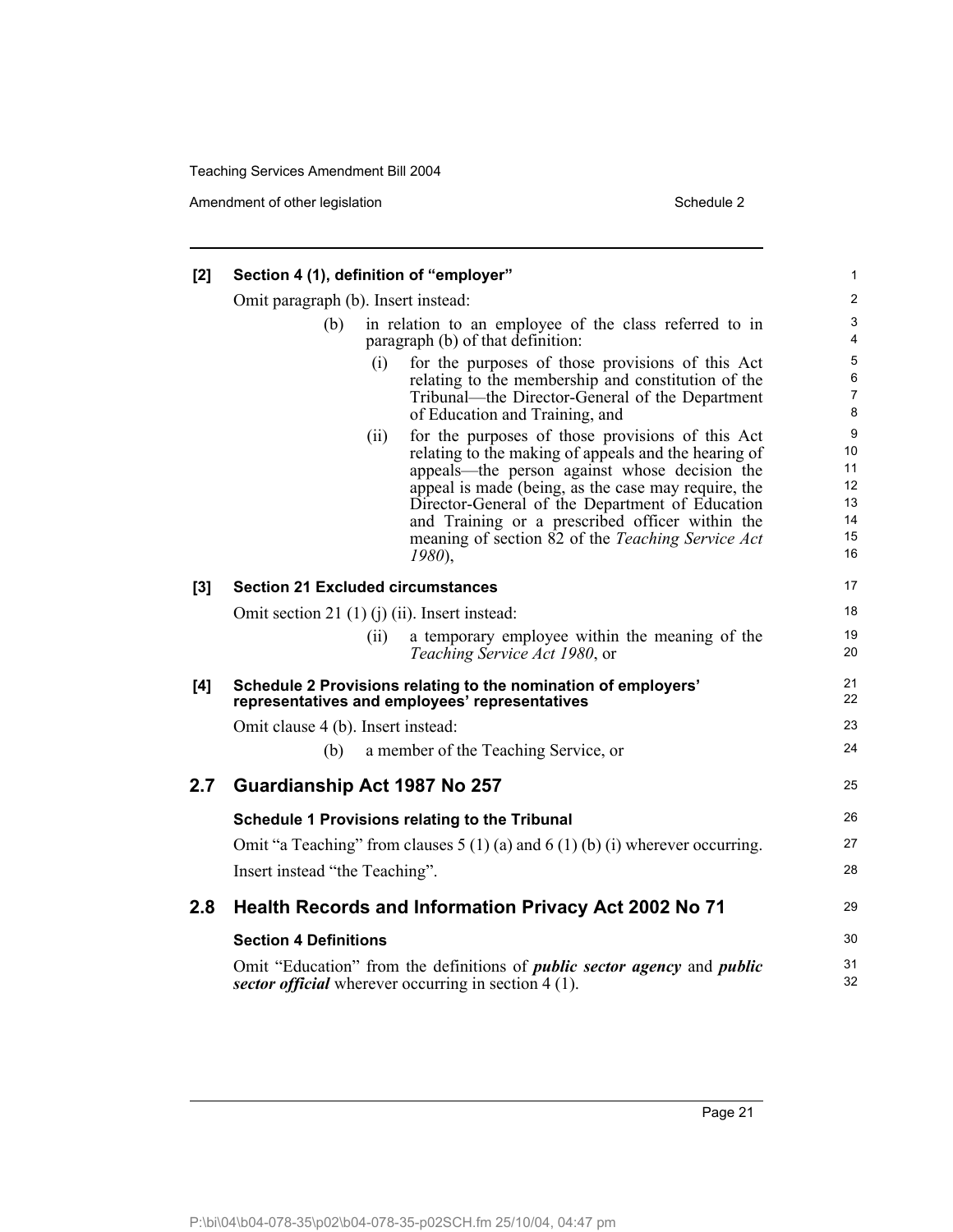Schedule 2 Amendment of other legislation

| 2.9   | <b>Independent Commission Against Corruption Act 1988</b><br><b>No 35</b>                                                 | $\mathbf{1}$<br>$\overline{2}$ |
|-------|---------------------------------------------------------------------------------------------------------------------------|--------------------------------|
| [1]   | <b>Section 3 Definitions</b>                                                                                              | 3                              |
|       | Omit paragraph (a) of the definition of <i>public authority</i> in section $3(1)$ .                                       | $\overline{4}$                 |
|       | Insert instead:                                                                                                           | 5                              |
|       | a Government Department or the Teaching Service,<br>(a)                                                                   | 6                              |
| $[2]$ | Section 3 (1) (paragraph (g) of the definition of "public official") and<br>clauses $2(1)(a)$ and $3(b)(i)$ of Schedule 3 | $\overline{7}$<br>8            |
|       | Omit "a Teaching" wherever occurring. Insert instead "the Teaching".                                                      | 9                              |
|       | 2.10 Industrial Relations Act 1996 No 17                                                                                  | 10                             |
| [1]   | <b>Dictionary</b>                                                                                                         | 11                             |
|       | Omit "Education" from the definition of <i>public sector employee</i> .                                                   | 12                             |
| [2]   | Dictionary, definition of "public sector industrial agreement"                                                            | 13                             |
|       | Omit "section 26 of the Teaching Services Act 1980".                                                                      | 14                             |
|       | Insert instead "section 14 of the <i>Teaching Service Act 1980"</i> .                                                     | 15                             |
|       | 2.11 Interpretation Act 1987 No 15                                                                                        | 16                             |
|       | Section 21 Meaning of commonly used words and expressions                                                                 | 17                             |
|       | Insert in alphabetical order in section 21 (1):                                                                           | 18                             |
|       | <b>Teaching Service</b> means the Teaching Service of New South<br>Wales referred to in the Teaching Service Act 1980.    | 19<br>20                       |
|       | 2.12 Judicial Officers Act 1986 No 100                                                                                    | 21                             |
|       | Schedule 5 Provisions relating to the rights of certain staff of the<br><b>Commission</b>                                 | 22<br>23                       |
|       | Omit "a Teaching" from clauses $2(1)(a)$ and $3(b)(i)$ wherever occurring.                                                | 24                             |
|       | Insert instead "the Teaching".                                                                                            | 25                             |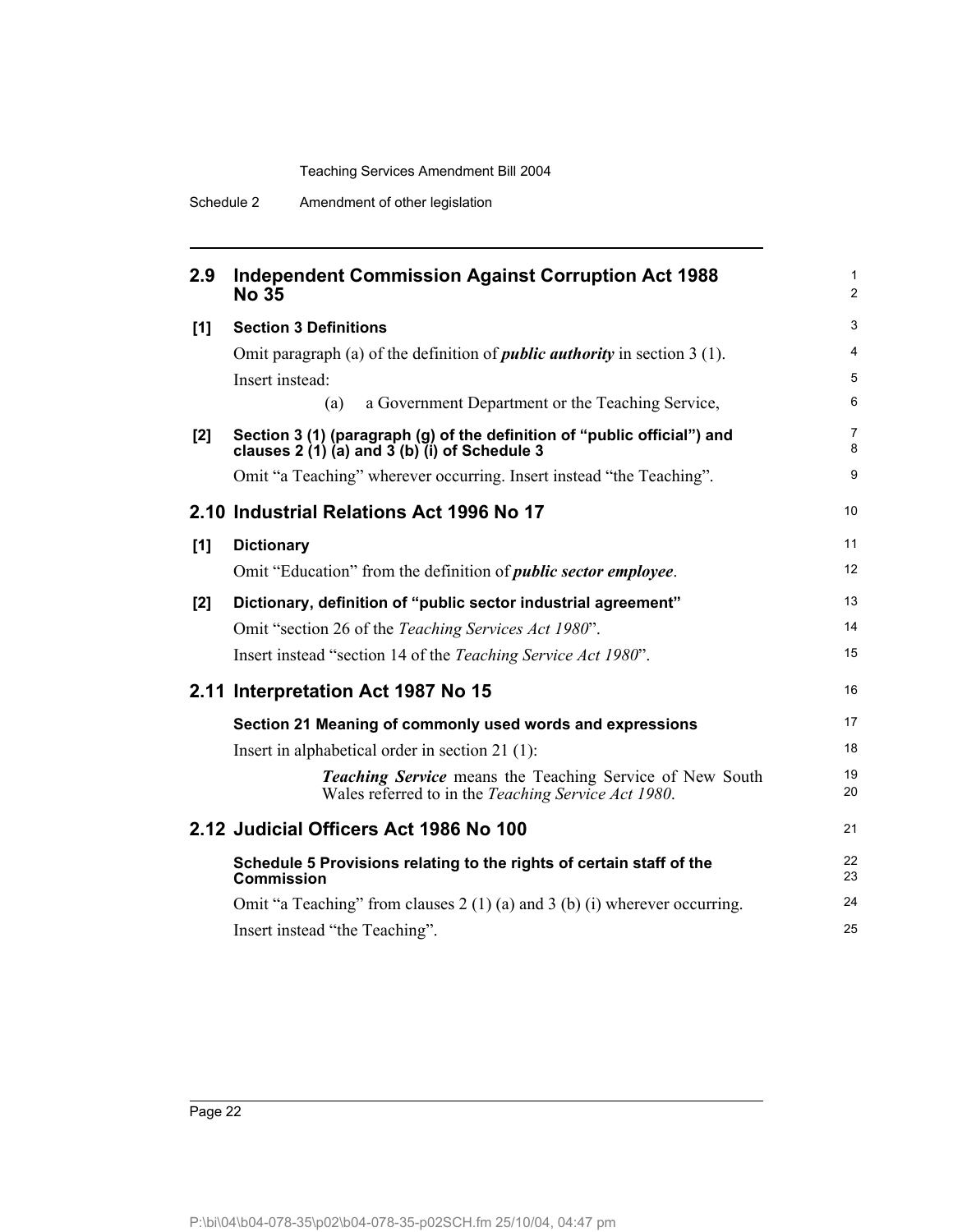Amendment of other legislation Schedule 2

|     | 2.13 Mental Health Act 1990 No 9                                                                                                                   | $\mathbf{1}$   |  |
|-----|----------------------------------------------------------------------------------------------------------------------------------------------------|----------------|--|
|     | Schedule 6 Provisions relating to members of the Tribunal                                                                                          | $\overline{2}$ |  |
|     | Omit "a Teaching" from clauses 10 (2) (a) and 11 (2) (b) (i) wherever<br>occurring.                                                                | 3<br>4         |  |
|     | Insert instead "the Teaching".                                                                                                                     | 5              |  |
|     | 2.14 Parking Space Levy Act 1992 No 32                                                                                                             | 6              |  |
|     | Section 17 Obligations of persons in public sector positions                                                                                       | $\overline{7}$ |  |
|     | Omit "Education" from paragraph (b) of the definition of <i>public sector</i><br><i>position</i> in section $17(7)$ .                              | 8<br>9         |  |
|     | 2.15 Police Act 1990 No 47                                                                                                                         | 10             |  |
|     | <b>Section 48 Definitions</b>                                                                                                                      | 11             |  |
|     | Omit "a Teaching" from section 48 (a). Insert instead "the Teaching".                                                                              | 12             |  |
|     | 2.16 Privacy and Personal Information Protection Act 1998<br><b>No 133</b>                                                                         | 13<br>14       |  |
|     | <b>Section 3 Definitions</b>                                                                                                                       | 15             |  |
|     | Omit "Education" from the definitions of <i>public sector agency</i> and <i>public</i><br>sector official wherever occurring in section 3 (1).     | 16<br>17       |  |
|     | 2.17 Public Finance and Audit Act 1983 No 152                                                                                                      |                |  |
| [1] | <b>Section 4 Definitions</b>                                                                                                                       | 19             |  |
|     | Omit "School Education" from the definitions of <i>authority</i> and <i>officer of an</i><br><i>authority</i> wherever occurring in section 4 (1). | 20<br>21       |  |
| [2] | Section 4 (1), definition of "Head of an authority"                                                                                                | 22             |  |
|     | Omit paragraph (b). Insert instead:                                                                                                                | 23             |  |
|     | in relation to the Teaching Service—the Director-General<br>(b)<br>of the Department of Education and Training,                                    | 24<br>25       |  |
| [3] | <b>Schedule 1 The Auditor-General</b>                                                                                                              | 26             |  |
|     | Omit "a Teaching" from clause 7 (2) (a). Insert instead "the Teaching".                                                                            | 27             |  |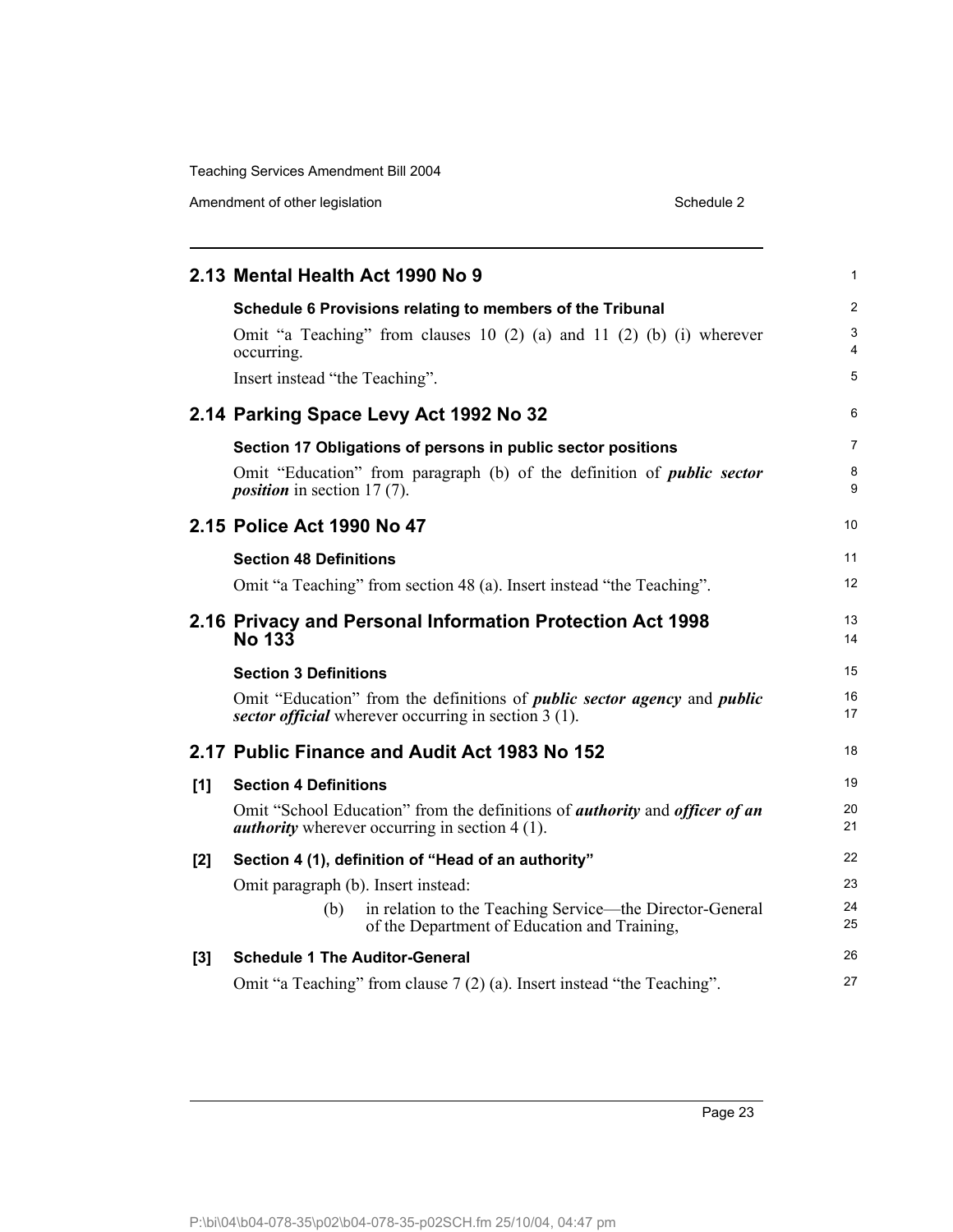Schedule 2 Amendment of other legislation

|                                               | 2.18 Public Sector Employment and Management Act 2002 No 43                                                                                                                                                                                                                                                            | 1                             |  |
|-----------------------------------------------|------------------------------------------------------------------------------------------------------------------------------------------------------------------------------------------------------------------------------------------------------------------------------------------------------------------------|-------------------------------|--|
| [1]                                           | <b>Section 3 Definitions</b>                                                                                                                                                                                                                                                                                           | $\overline{c}$                |  |
|                                               | Omit the definition of <i>Education Teaching Service</i> from section 3 (1).                                                                                                                                                                                                                                           | 3                             |  |
| [2]                                           | Sections 3 (1) (paragraph (b) of the definition of "public sector service"),<br>19 (5), 63 (1) (definition of "public authority"), 63 (2) (c), 65 (1) (a), 67 (d), 77 (6), 78 (9) (a), 101 (1) (Arrangements for use of Teaching Service staff<br>by Departments) and 114 (3) (a) and clause 11 (16) (a) of Schedule 4 | 4<br>5<br>6<br>$\overline{7}$ |  |
|                                               | Omit "Education Teaching Service" wherever occurring.                                                                                                                                                                                                                                                                  | 8                             |  |
|                                               | Insert instead "Teaching Service".                                                                                                                                                                                                                                                                                     | 9                             |  |
|                                               | 2.19 Residential Tenancies Act 1987 No 26                                                                                                                                                                                                                                                                              | 10                            |  |
|                                               | Schedule 1 Provisions relating to the members of the Tribunal                                                                                                                                                                                                                                                          | 11                            |  |
|                                               | Omit "a Teaching" from clauses $8(1)(a)$ and $9(1)(b)(i)$ wherever occurring.                                                                                                                                                                                                                                          | 12                            |  |
|                                               | Insert instead "the Teaching".                                                                                                                                                                                                                                                                                         | 13                            |  |
| 2.20 State Sports Centre Trust Act 1984 No 68 |                                                                                                                                                                                                                                                                                                                        |                               |  |
|                                               |                                                                                                                                                                                                                                                                                                                        |                               |  |
|                                               | Schedule 3 Provisions applicable to a person designated as Director                                                                                                                                                                                                                                                    | 15                            |  |
|                                               | Omit "a Teaching" from clauses $4(2)(a)$ and $5(2)(b)(i)$ wherever occurring.                                                                                                                                                                                                                                          | 16                            |  |
|                                               | Insert instead "the Teaching".                                                                                                                                                                                                                                                                                         | 17                            |  |
|                                               | 2.21 Teacher Housing Authority Act 1975 No 27                                                                                                                                                                                                                                                                          |                               |  |
| [1]                                           | <b>Section 4 Definitions</b>                                                                                                                                                                                                                                                                                           | 18<br>19                      |  |
|                                               | Omit "a Teaching" from the definition of <i>teacher</i> .                                                                                                                                                                                                                                                              | 20                            |  |
|                                               | Insert instead "the Teaching".                                                                                                                                                                                                                                                                                         | 21                            |  |
| [2]                                           | Section 4, definition of "Teaching Service"                                                                                                                                                                                                                                                                            | 22                            |  |
|                                               | Omit the definition.                                                                                                                                                                                                                                                                                                   | 23                            |  |
|                                               | 2.22 Technical and Further Education Commission Act 1990<br><b>No 118</b>                                                                                                                                                                                                                                              | 24<br>25                      |  |
|                                               | Section 21 Use of staff or facilities of Departments etc                                                                                                                                                                                                                                                               | 26                            |  |